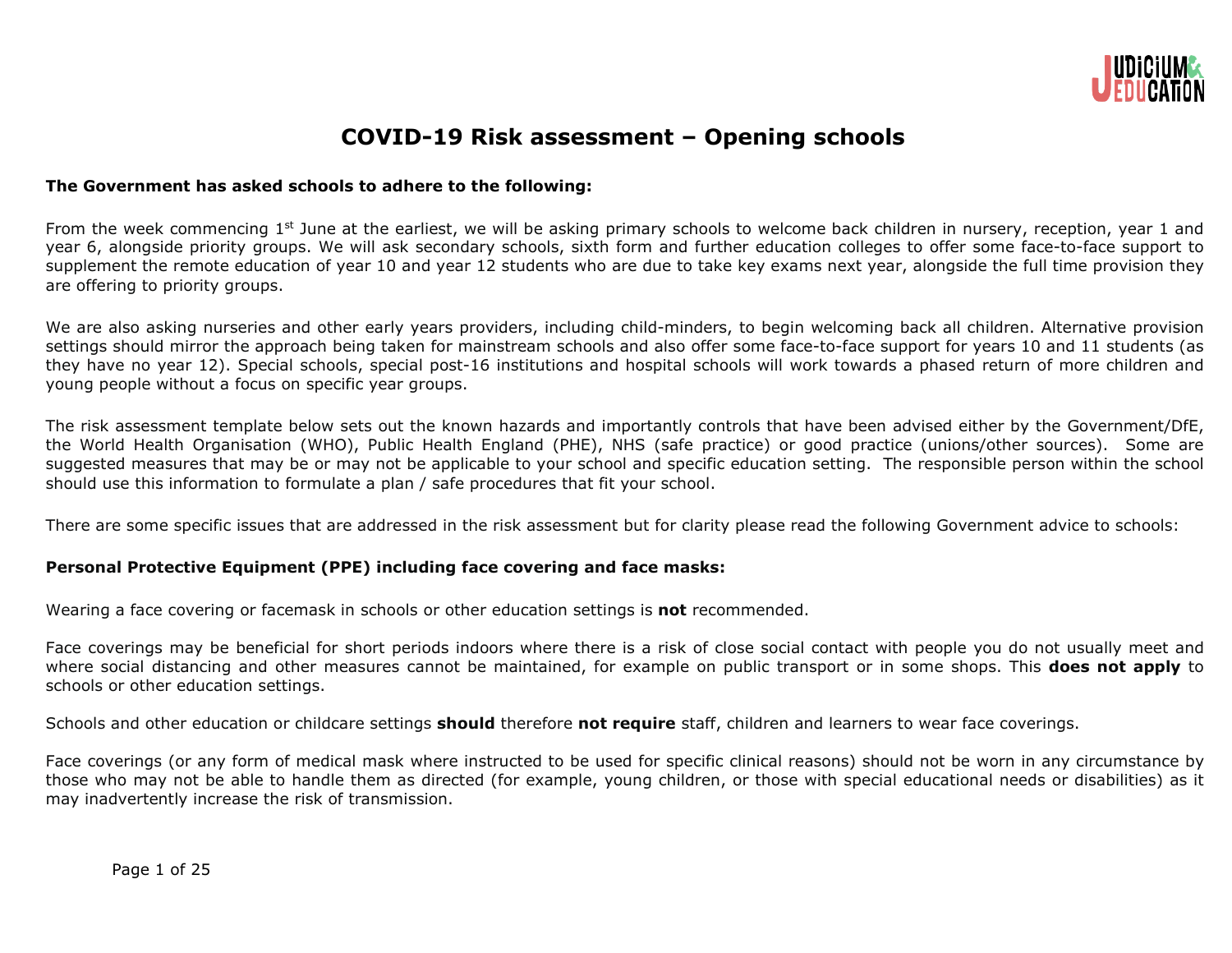

The majority of staff in education settings will not require PPE beyond what they would normally need for their work, even if they are not always able to maintain a distance of 2 metres from others.

#### **PPE is only needed in a very small number of cases including:**

- Children, young people and students whose care routinely already involves the use of PPE due to their **intimate care needs** should continue to receive their care in the same way
- If a child, young person or other learner becomes **unwell with symptoms of coronavirus** while in their setting and needs direct personal care until they can return home. A facemask should be worn by the supervising adult if a distance of 2 metres cannot be maintained. If contact with the child or young person is necessary, then gloves, an apron and a facemask should be worn by the supervising adult. If a risk assessment determines that there is a risk of splashing to the eyes, for example from coughing, spitting, or vomiting, then eye protection should also be worn.

#### **Please note:**

The NEU advises its members that staff in special schools, where students cannot socially distance and need personal care and support with hygiene measures, should wear PPE at all times when working with children and young people.

<https://neu.org.uk/advice/coronavirus-10-points-special-school-closures>

Where PPE is required, the following is a general checklist for PPE management:

- Communicate suitable information to pupils, parents and carers on what to expect in relation to staff wearing additional PPE;
- Ensure training is provided to the relevant staff on how to correctly put on and wear items of PPE, when it should be replaced throughout the day and how it should be disposed of (Videos and guidance is available and noted on the assessment template below);
- Ensure that where a need for disposable half facemasks that provide a higher level of protection (e.g. disposable FFP3 masks and reusable half masks) is identified. Face fit testing is provided by a competent person (And how this will be applied to staff who have facial hair);
- Identify staff that have relevant pre-existing medical conditions which may restrict or prevent some workers wearing certain types of RPE and clarify how this will be managed. (E.g: asthma or skin allergies);
- Ensure a maintained stock of all identified items of PPE, including a contingency surplus, is available to ensure that the identified additional controls can be sustained throughout the phased return period and into full occupation of each school building until such a time that control measures can be reviewed and reduced accordingly.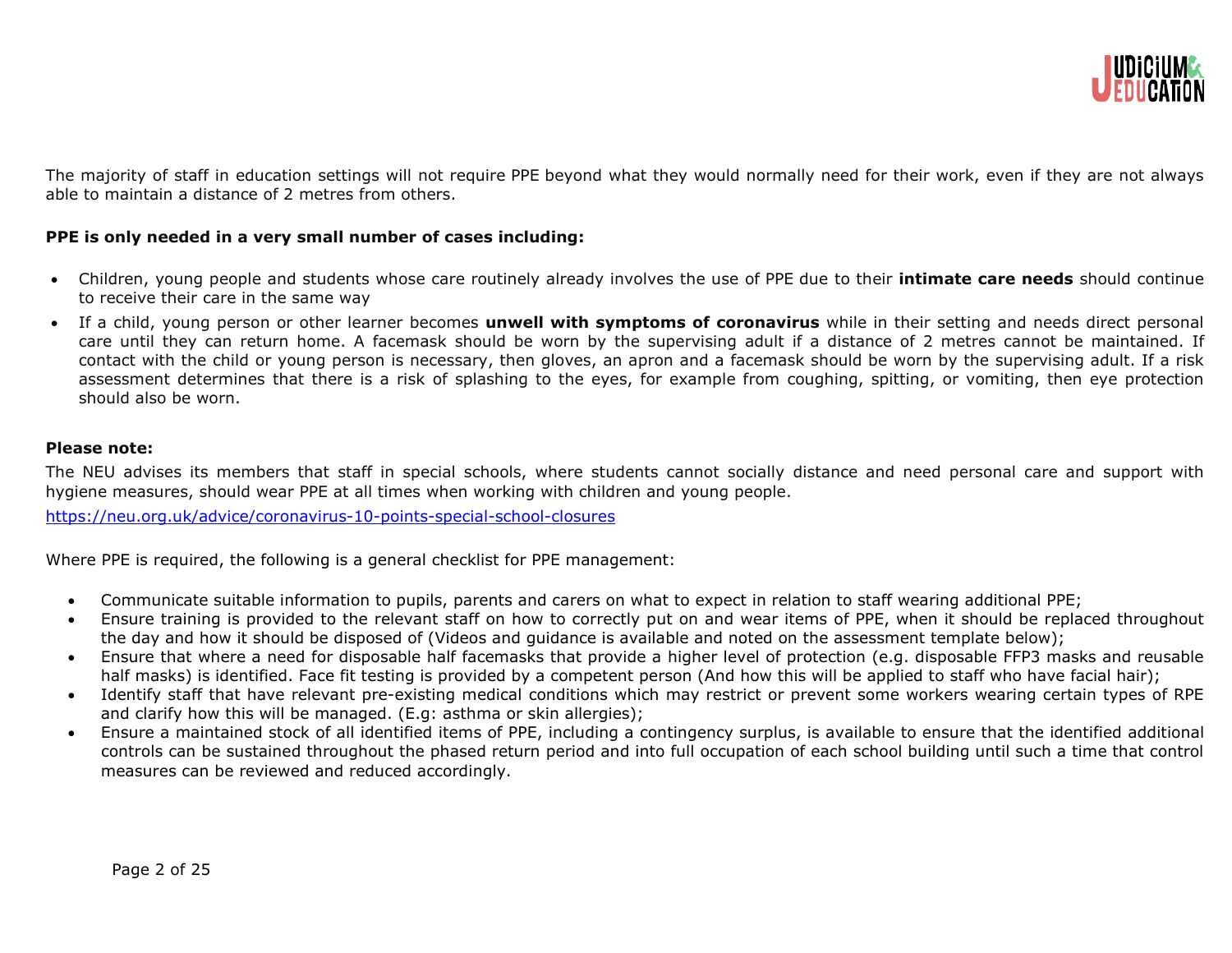

#### **Social distancing:**

We know that, unlike older children and adults, early years and primary age children cannot be expected to remain 2 metres apart from each other and staff. In deciding to bring more children back to early years and schools, we are taking this into account. Schools should therefore work through the hierarchy of measures set out above:

- Avoiding contact with anyone with symptoms
- Frequent hand cleaning and good respiratory hygiene practices
- Regular cleaning of settings
- Minimising contact and mixing

It is still important to reduce contact between people as much as possible, and we can achieve that and reduce transmission risk by ensuring children, young people and staff where possible, **only mix in a small, consistent group** and that small **group stays away from other people** and groups.

Public Health England (PHE) is clear that if early years settings, schools and colleges do this, and crucially if they are also applying regular hand cleaning, hygiene and cleaning measures and handling potential cases of the virus as per the advice, then the risk of transmission will be lowered.

Where settings can keep children and young people in those small groups **2 metres away from each other**, they should do so. While in general groups should be kept apart, brief, transitory contact, **such as passing in a corridor, is low risk.**

For **secondary schools and colleges**, the principle of halving classes will normally apply. It is also sensible to rearrange classrooms and workshops with sitting positions 2 metres apart. Where very small classes might result from halving, it would be acceptable to have more than half in a class, provided the space has been rearranged. Again, support staff may be drawn on in the event there are teacher shortages, working under the direction of other teachers in the setting.

#### **Additional considerations for planning to re-open schools to more students and staff:**

The NASUWT has provided some additional information for its members that schools could consider, these are outlined below and on the following link:<https://www.nasuwt.org.uk/advice/health-safety/coronavirus-guidance/requirements-for-reopening-of-schools.html>

The school should consider further measures and areas during the completion of the initial risk assessment and as the assessment is reviewed during the daily occupation of the school at this time. This includes assessing the availability of staff for all activities during the school day, including lunchtime, break supervision, and to provide support for pupils with special or additional needs, taking into account the following: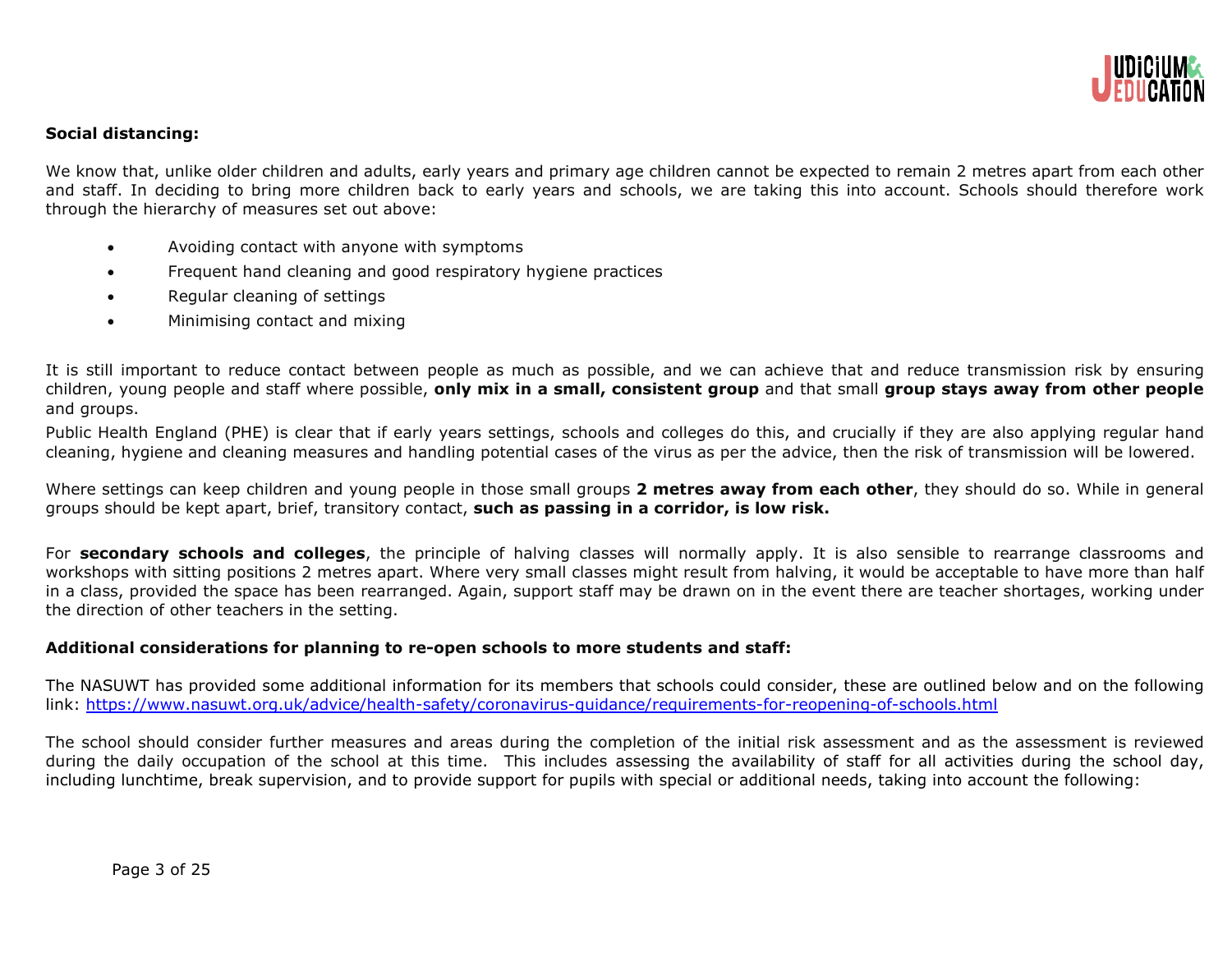

- Staff who have underlying medical conditions (as defined in government guidance);
- Staff who are subject to shielding or are in a household where someone is shielding;
- Staff who are self-isolating, and staff on maternity or any other form of leave, and will, therefore, not be available for work;
- The availability of supply staff to cover any vacancies or long-term absences.

Individual risk assessments for specific pupils should be reviewed to ensure they include provision for safe practice during this time and taking into account the risk of coronavirus. This may include additional assessments of students who previously were not assessed to need one. This may include the following students:

- Pupils who have not previously needed a risk assessment but who in the new circumstances may pose a risk;
- Pupils who need specific care, which cannot be delivered whilst ensuring social distancing;
- Potentially violent pupils, especially those with known risk of spitting and or requiring physical restraint.

The SEN coordinator and other affected staff should be consulted when reviewing or writing such assessments.

# **Transport arrangements:**

Transport to and from school should be assessed if provided by the school or if managed by the school team. How can this be managed safety or adapted to for in line with current social distancing requirements? Do school start times need to be adjusted to accommodate staff and students getting to school safely?

# **Premises Management**

In conjunction with this risk assessment and guidance Judicium Education have previously provided a detailed risk assessment template for 'Managing Premises Functions' during this time and a six part series of guidance documents (in the form of newsletters) titled 'Managing School Premises during COVID-19 outbreak'. The school's management and H&S Lead have been sent this guidance and have access to all Judicium templates. The premises team should refer to this information in order to ensure the school buildings are suitably managed at this time.

# **Covid-19 Testing:**

As essential workers, Support and Teaching staff can apply for a covid-19 test on the government portal or the school can arrange the test on their behalf: https://www.gov.uk/apply-coronavirus-test

For further information regarding this assessment please refer to your assigned Judicium Education Health & Safety consultant.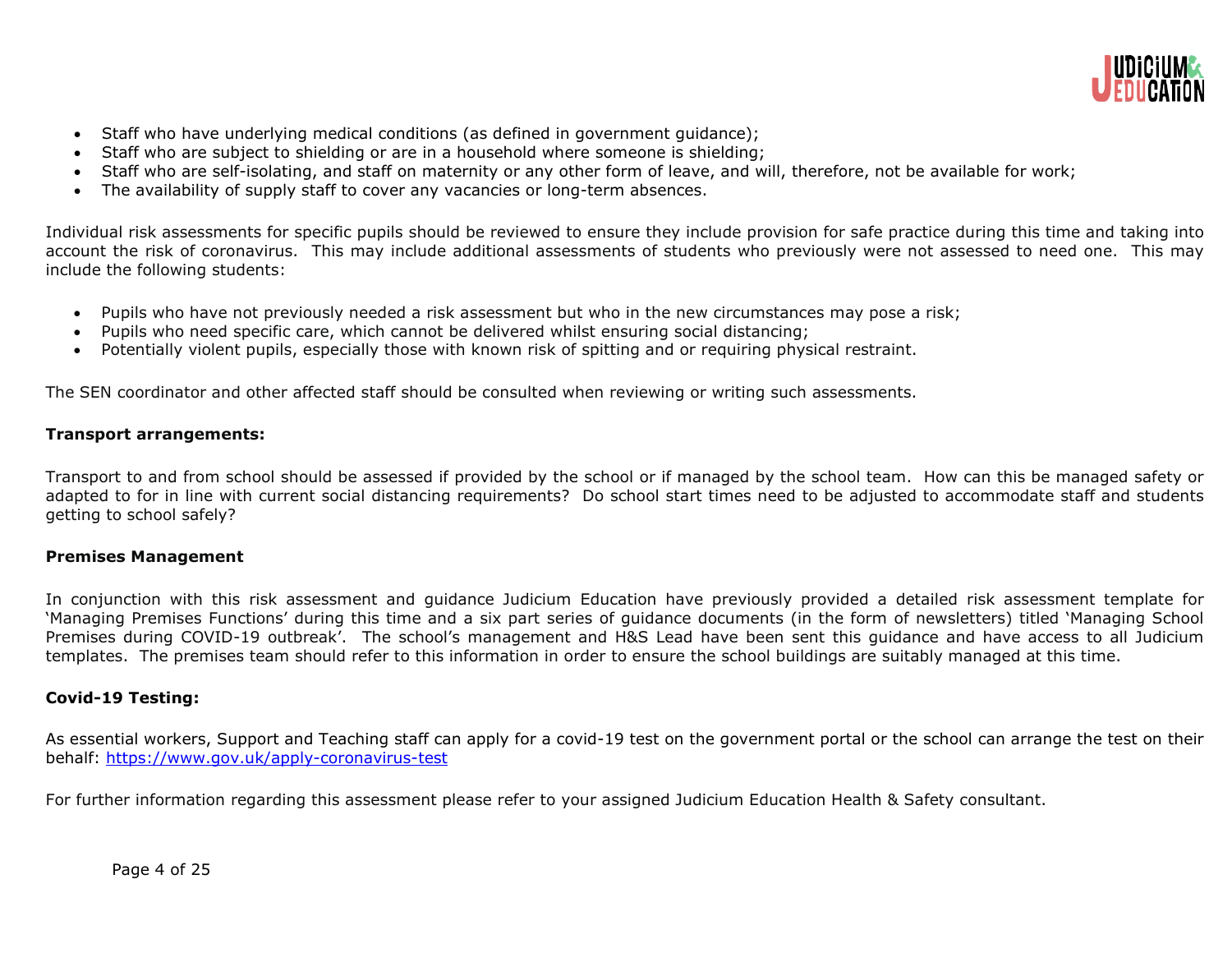

# *Health and Safety Risk Assessment – Re-opening Schools – COVID-19*

| <b>Academy / School</b>                 |             | <b>The King's Academy</b>                                                                                        |                                                                                                                                                                                |                           |  | <b>Assessment No.</b>                          |                 |  |
|-----------------------------------------|-------------|------------------------------------------------------------------------------------------------------------------|--------------------------------------------------------------------------------------------------------------------------------------------------------------------------------|---------------------------|--|------------------------------------------------|-----------------|--|
| <b>Site</b>                             |             |                                                                                                                  |                                                                                                                                                                                | <b>Location</b>           |  | <b>Coulby Newham</b>                           |                 |  |
|                                         |             |                                                                                                                  |                                                                                                                                                                                |                           |  |                                                |                 |  |
| <b>Subject of Assessment</b>            |             | Opening schools to keyworkers' children/vulnerable students and additional specific year groups.                 |                                                                                                                                                                                |                           |  |                                                |                 |  |
| <b>Assessed by</b>                      |             | N. Bulley<br>J. McAllister                                                                                       | <b>Date</b>                                                                                                                                                                    | 20 <sup>th</sup> May 2020 |  | <b>Review date</b>                             | $2nd$ June 2020 |  |
| <b>Details of</b><br>workplace/activity |             | Students and employees partaking in school activities<br>within the school premises, including general classroom |                                                                                                                                                                                |                           |  | <b>Persons Affected</b><br>(Who may be harmed) |                 |  |
|                                         | the school. |                                                                                                                  | activities, dining, break-times, playgrounds, pick-up and<br>drop off (where applicable), First aid and external visitors to<br>Students, Employees, Contractors and Visitors. |                           |  |                                                |                 |  |

| <b>Context Statement</b> | TKA is particularly complex due to the specialist provision on site and the nature of the catchment. We are also prioritising |
|--------------------------|-------------------------------------------------------------------------------------------------------------------------------|
|                          | students based on need and access to Edmodo (our home learning website), alongside engagement with it.                        |
|                          | As a result, the following will be on site*:                                                                                  |
|                          | 1. Strand 2- Core group (key workers/vulnerable): 2 x 8 students, cross-year                                                  |
|                          | 2. Strand 3a-c- SEND bubbles: 3 x 8 students, cross-year                                                                      |
|                          | 3. Strand 4a- Year 10: 5 x 8 students                                                                                         |
|                          | 4. Strand 4b- Year 12: 2 x 8 students                                                                                         |
|                          | The numbers in each specific year group are 20-25% of each year on any given day of the week. Staff teams will operate        |
|                          | on a single fixed day per week with their 'own' groups. This will start with a skills and routines focus; moving to content   |
|                          | delivery as the model becomes established.                                                                                    |
|                          | (*NB- Strand 1 is our continued remote learning)                                                                              |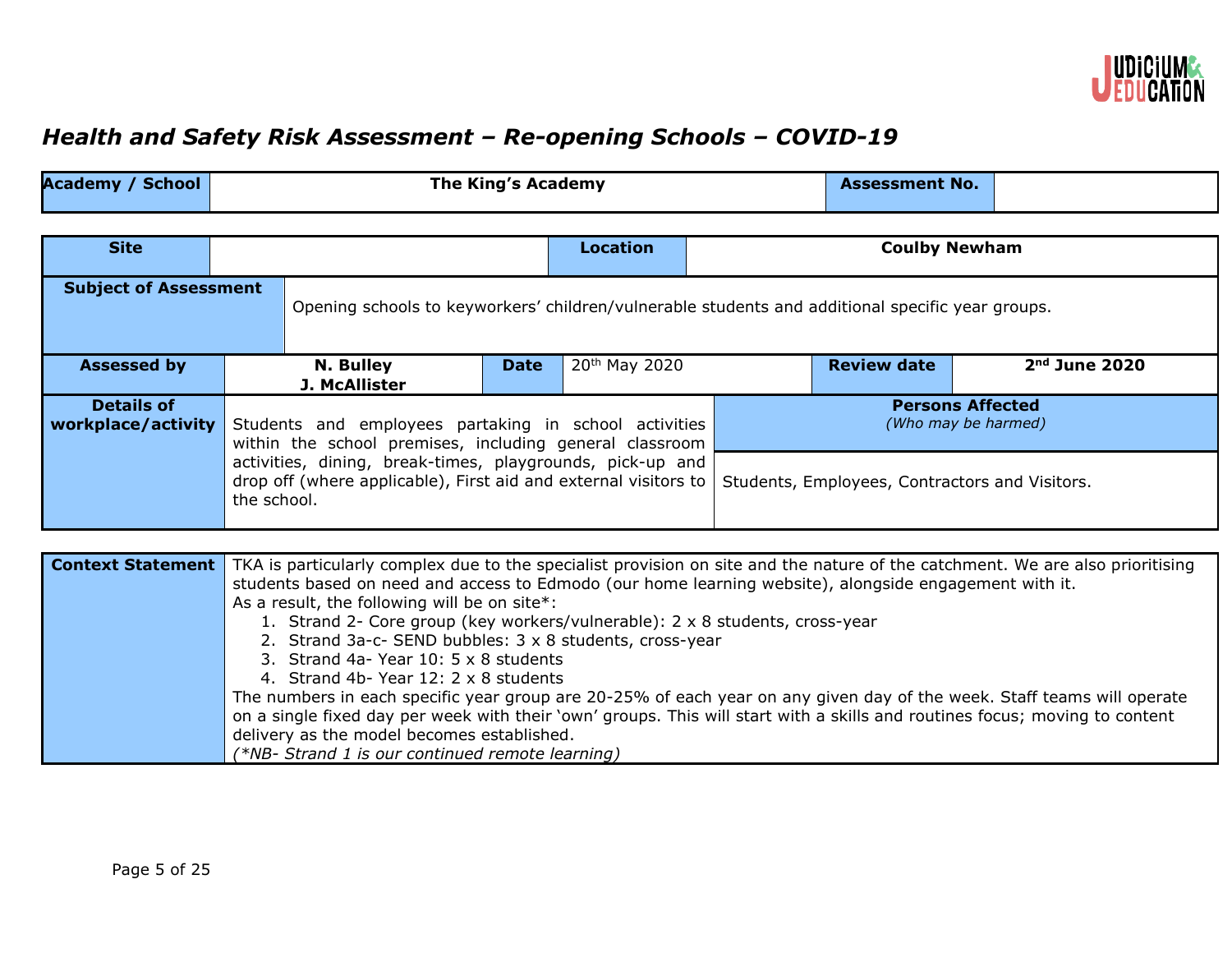

|    | <b>Hazards and Risks</b>                                                                                                                                                             | <b>Control Measures</b>                                                                                                                                                                                                                                                                                                                                                                                                                                                                                                                                                                                                                                                                                                                                                                                                                                                                                                                                                                                                                                                                                                                                                | <b>Risk</b><br><b>Level</b><br>(Very<br>High,<br>High,<br>Medium,<br>Low) | <b>Further Actions</b><br>$\sqrt{X}$<br>(If $\sqrt{\text{See}$ Actions)                                                                                                                                                                                                                                                                                                                                                                                                                                                                                                                                                                                                                                                                                                                                                                                                                                                 | <b>Residua</b><br><b>I Risk</b><br>(Very<br>High,<br>High,<br>Medium,<br>Low) |
|----|--------------------------------------------------------------------------------------------------------------------------------------------------------------------------------------|------------------------------------------------------------------------------------------------------------------------------------------------------------------------------------------------------------------------------------------------------------------------------------------------------------------------------------------------------------------------------------------------------------------------------------------------------------------------------------------------------------------------------------------------------------------------------------------------------------------------------------------------------------------------------------------------------------------------------------------------------------------------------------------------------------------------------------------------------------------------------------------------------------------------------------------------------------------------------------------------------------------------------------------------------------------------------------------------------------------------------------------------------------------------|---------------------------------------------------------------------------|-------------------------------------------------------------------------------------------------------------------------------------------------------------------------------------------------------------------------------------------------------------------------------------------------------------------------------------------------------------------------------------------------------------------------------------------------------------------------------------------------------------------------------------------------------------------------------------------------------------------------------------------------------------------------------------------------------------------------------------------------------------------------------------------------------------------------------------------------------------------------------------------------------------------------|-------------------------------------------------------------------------------|
| 1. | Spread/contraction<br>of<br>COVID-19<br>due<br>to<br>interaction with a person<br>who has symptoms of the<br>disease, a person who may<br>be asymptomatic or lack of<br>information. | The school has informed parents, students,<br>carers, employees and visitors not to enter<br>the school if they are displaying<br>any<br>symptoms of coronavirus (following the<br>COVID-19 guidance for households with<br>possible coronavirus infection);<br>Parents sent guidance on school times for<br>their child and protocols set out for attending<br>the school i.e.<br>2m apart, follow staff<br>instruction and not congregate outside the<br>school.<br>Parents issued specific school protocols for<br>school attendance for them to explain to<br>their children.<br>Parents of SEN students or those with care<br>plans are individually consulted in order that<br>plans are reviewed to include any new safety<br>measures.<br>Staff are briefed and consulted on school<br>procedures and the plans for re-entry of<br>students.<br>Employees have had sufficient training and<br>briefing regarding infection control and<br>school protocols;<br>Staff are up to date on other related<br>guidance and support in relation to<br>themselves and students such as stress and<br>wellbeing including:<br>https://www.gov.uk/government/publication | Medium                                                                    | NBU letter:<br>Focus on three key principles:<br>wash your hands, keep your<br>distance, stay in your group.<br>Taught to children and<br>reinforced with signage.<br>These will be strand-appropriate.<br>Will also need to reset<br>expectations for core group in<br>Strand 2.<br>Staggered break/lunch times so<br>that there is minimal opportunity<br>for contact outside of the group<br>New behaviour contract to be<br>signed by all- students will show<br>it to member of staff, be ticked<br>off the list and place it in the box<br>themselves.<br>All parents of SEN students<br>consulted,<br>risk<br>assessments<br>completed.<br>Establish<br>principal<br>parental<br>obstacles to return to school via<br>parent questionnaire.<br>Mitigate<br>where possible.<br>Plan and risk assessment sent to<br>staff on June $3^{rd}$ ; 3 x Zoom<br>meetings for staff on June 5 <sup>th</sup> to<br>consult. | Low                                                                           |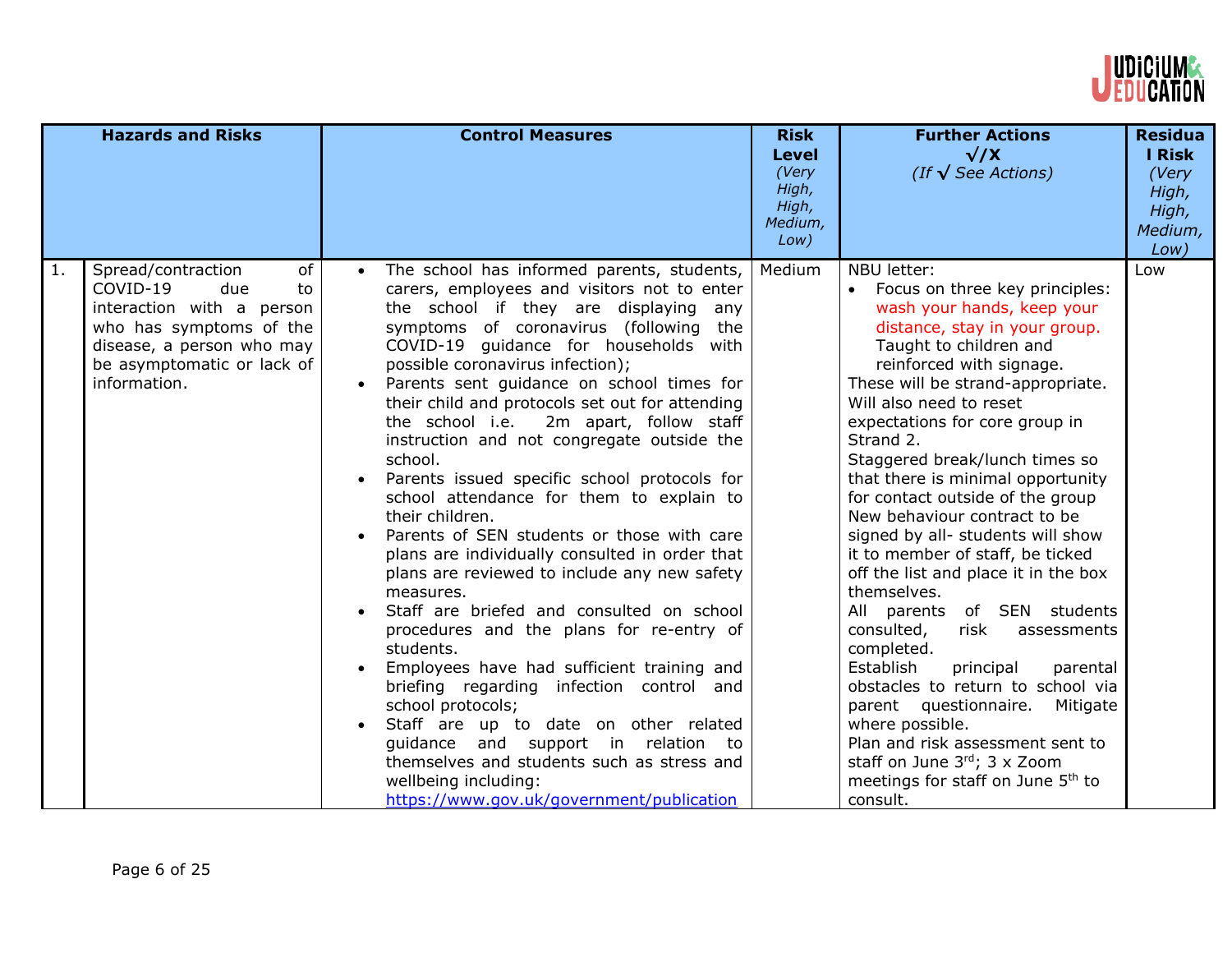

| <b>Hazards and Risks</b> | <b>Control Measures</b>                                                                                                                                                                                                                                                                                                                                                                                                                                                                                                                                                                                                                                                                                                                                                                                                                                                                                                                                  | <b>Risk</b><br><b>Level</b><br>(Very<br>High,<br>High,<br>Medium,<br>Low) | <b>Further Actions</b><br>$\sqrt{X}$<br>(If $\sqrt{\text{See}$ Actions)                                                                                                                                                                                                                                                                                                                                                                                                                                                                                                                                                                                                                                                                                                                                                                                                                                                                                           | <b>Residua</b><br><b>I Risk</b><br>(Very<br>High,<br>High,<br>Medium,<br>Low) |
|--------------------------|----------------------------------------------------------------------------------------------------------------------------------------------------------------------------------------------------------------------------------------------------------------------------------------------------------------------------------------------------------------------------------------------------------------------------------------------------------------------------------------------------------------------------------------------------------------------------------------------------------------------------------------------------------------------------------------------------------------------------------------------------------------------------------------------------------------------------------------------------------------------------------------------------------------------------------------------------------|---------------------------------------------------------------------------|-------------------------------------------------------------------------------------------------------------------------------------------------------------------------------------------------------------------------------------------------------------------------------------------------------------------------------------------------------------------------------------------------------------------------------------------------------------------------------------------------------------------------------------------------------------------------------------------------------------------------------------------------------------------------------------------------------------------------------------------------------------------------------------------------------------------------------------------------------------------------------------------------------------------------------------------------------------------|-------------------------------------------------------------------------------|
|                          | s/covid-19-quidance-on-supporting-children-<br>and-young-peoples-mental-health-and-<br>wellbeing/guidance-for-parents-and-carers-<br>on-supporting-children-and-young-peoples-<br>mental-health-and-wellbeing-during-the-<br>coronavirus-covid-19-outbreak<br>In relation to mental health and stress<br>support organisation, details are available to<br>staff including confidential employee help<br>lines and information that can be provided to<br>students.<br>There are communication and support<br>$\bullet$<br>networks in place for staff and if there are<br>particular concerns staff can raise them<br>quickly and effectively.<br>Hazard reporting mechanism are in place and<br>easily accessible;<br>Talks with staff about the planned changes<br>(E.g. safety measures, timetable changes<br>and staggered arrival and departure times),<br>have taken place, including discussing<br>whether additional training would be helpful. |                                                                           | Daily 'toolbox' briefing for strand<br>teams each morning regarding<br>infection control<br>and<br>school<br>protocols,<br>done<br>by<br>team<br>leader/via video.<br>Offer of support for staff via<br>online<br>counselling<br>sessions<br>provided by Chameleon/Carefirst.<br>Identify level of demand for this.<br>JWO to inform staff and keep<br>updated. Identify individual<br>support where disclosed.<br>As low numbers on site, reporting<br>to be done one to one with SLT<br>leads, or by email; JMC as H&S<br>lead.<br>Any member of staff/student in<br>shielding category to remain at<br>home.<br>Any student/staff living with<br>someone who is shielding to<br>remain at home, unless they can<br>be in a role where social<br>distancing can be maintained<br>effectively. Individual Risk<br>Assessments to be undertaken.<br>Any student/staff who is identified<br>as clinically vulnerable to remain<br>at home, unless they can be in a |                                                                               |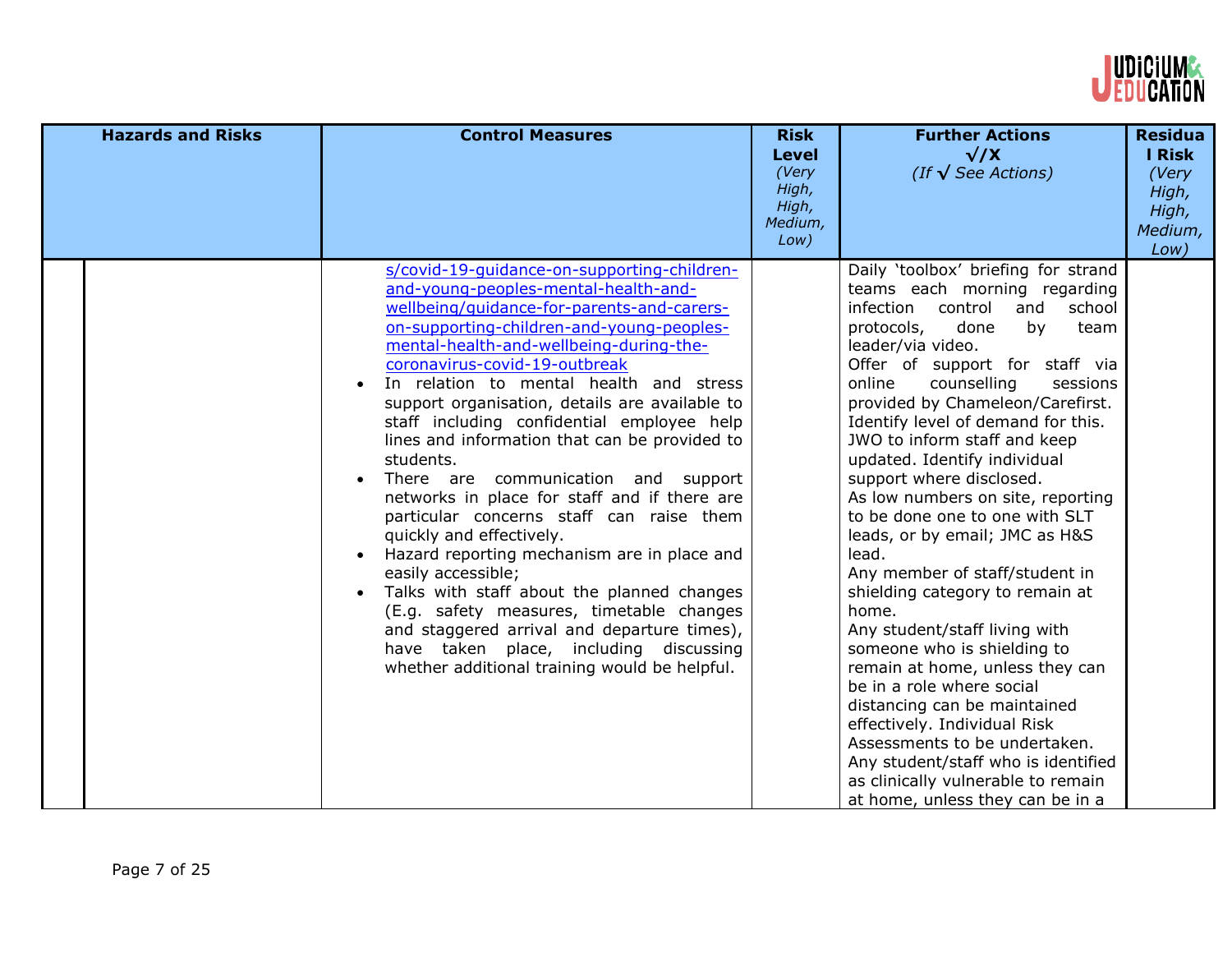

|                  | <b>Hazards and Risks</b>                                                                                                                                                    | <b>Control Measures</b>                                                                                                                                                                                                                                                                                                                                                                                                                                                                                                                                                                                                                                                                                                                                                                                                                                                      | <b>Risk</b><br><b>Level</b><br>(Very<br>High,<br>High,<br>Medium,<br>Low) | <b>Further Actions</b><br>$\sqrt{X}$<br>(If $\sqrt{\text{See}$ Actions)                                                                                                                                                                                                                                                                                                                                                                                                                                                                                                                                                                                                                                                                                                            | <b>Residua</b><br><b>I Risk</b><br>(Very<br>High,<br>High,<br>Medium,<br>Low) |
|------------------|-----------------------------------------------------------------------------------------------------------------------------------------------------------------------------|------------------------------------------------------------------------------------------------------------------------------------------------------------------------------------------------------------------------------------------------------------------------------------------------------------------------------------------------------------------------------------------------------------------------------------------------------------------------------------------------------------------------------------------------------------------------------------------------------------------------------------------------------------------------------------------------------------------------------------------------------------------------------------------------------------------------------------------------------------------------------|---------------------------------------------------------------------------|------------------------------------------------------------------------------------------------------------------------------------------------------------------------------------------------------------------------------------------------------------------------------------------------------------------------------------------------------------------------------------------------------------------------------------------------------------------------------------------------------------------------------------------------------------------------------------------------------------------------------------------------------------------------------------------------------------------------------------------------------------------------------------|-------------------------------------------------------------------------------|
|                  |                                                                                                                                                                             |                                                                                                                                                                                                                                                                                                                                                                                                                                                                                                                                                                                                                                                                                                                                                                                                                                                                              |                                                                           | role where social distancing can<br>be maintained effectively.<br>Individual Risk Assessments to be<br>undertaken.                                                                                                                                                                                                                                                                                                                                                                                                                                                                                                                                                                                                                                                                 |                                                                               |
| $\overline{2}$ . | Spread/contraction<br>of<br>COVID-19 due to lack of<br>social distancing measures<br>during the school day<br>including:<br>Drop off / entry to<br>$\bullet$<br>the school. | <b>Entry to the school:</b><br>Drop-off and collection points and timings for<br>each group have been identified, this<br>information has been cascaded to parents.<br>Students who are dropped off can do this in<br>the usual way but drivers MUST NOT leave<br>the vehicle;<br>Students must enter via the designated,<br>signed (specifically for this time) entrance to<br>the building.<br>Students are required to complete hand<br>washing on entry to the school;<br>Entrance doors are held open, reducing the<br>number of occupants touching the doors;<br>Hand-wash stations are located at the<br>entrance to the school (classroom or other).<br>All occupants are required to wash their<br>hands (soap/water or Hand sanitiser) on<br>entry to the school;<br>Good hand washing signage to instruct<br>students how to do this effectively is<br>displayed. | Medium                                                                    | This information has been<br>cascaded to parents as per above<br>letter.<br>All students met on arrival at<br>gate, and allocated a designated,<br>marked line to assemble<br>(distanced). Site markings and<br>one route system ensure social<br>distancing is adhered to.<br>SLT/middle leaders to have a<br>strong presence on arrival, to<br>ensure that there aren't groups<br>congregating and to supervise<br>safe distancing.<br>More handwash stations in<br>reception.<br>Increased signage.<br>Using sliding doors on main<br>reception, reducing the number of<br>occupants touching the doors;<br>other<br>entrances<br>temporarily<br>chocked open. Students then<br>escorted in and chocks removed.<br>Classroom doors supplied with<br>wedges; only teaching staff | Low                                                                           |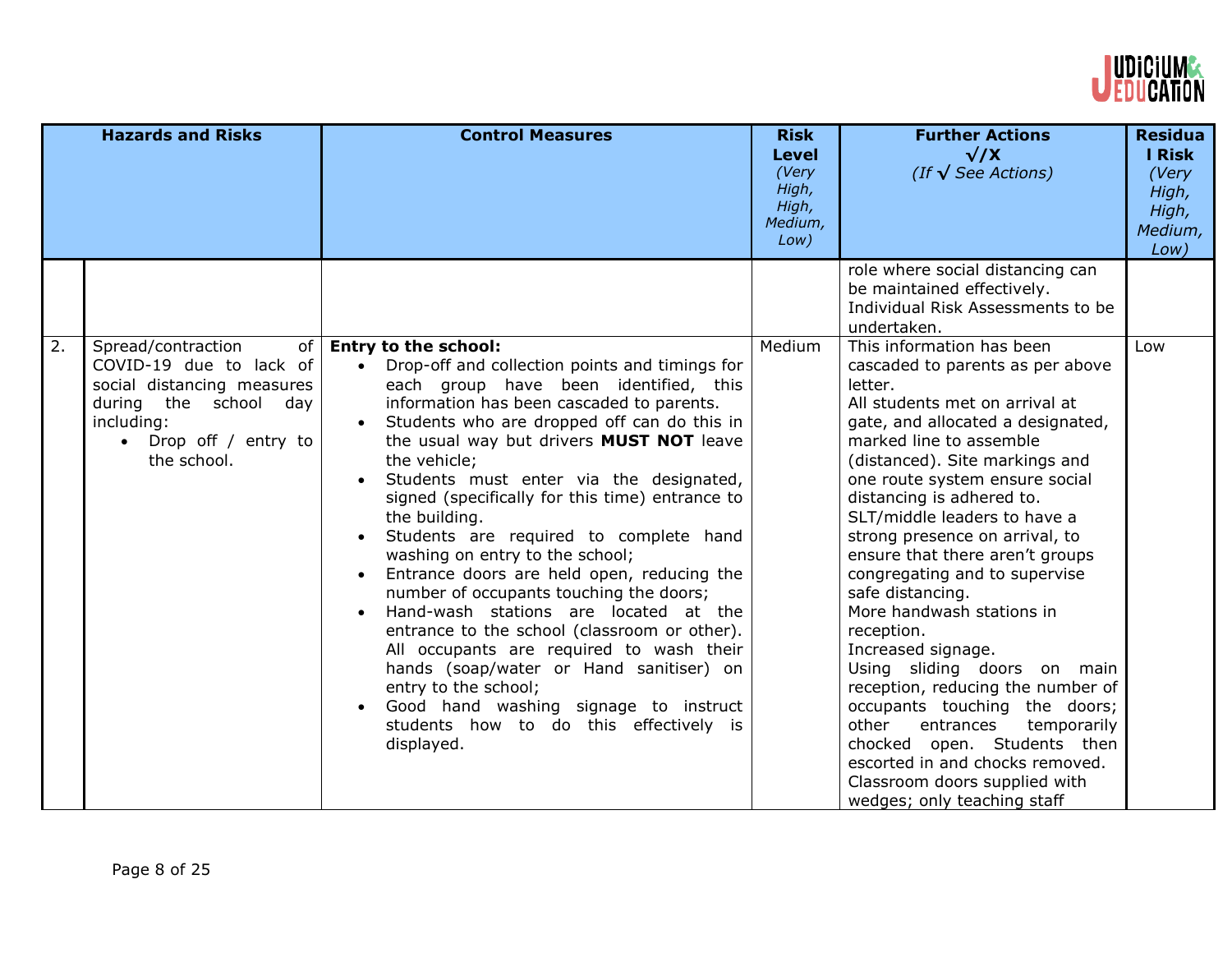

|    | <b>Hazards and Risks</b>                                                                                                                                       | <b>Control Measures</b>                                                                                                                                                                                                                                                                                                                                                                                                                                                                                                                                                                                                                                                                                                                                                                                                                                                                      | <b>Risk</b><br><b>Level</b><br>(Very<br>High,<br>High,<br>Medium,<br>Low) | <b>Further Actions</b><br>$\sqrt{X}$<br>(If $\sqrt{\text{See}$ Actions)                                                                                                                                                                                                                                                                                                                                                                                                                            | <b>Residua</b><br><b>I Risk</b><br>(Very<br>High,<br>High,<br>Medium,<br>Low) |
|----|----------------------------------------------------------------------------------------------------------------------------------------------------------------|----------------------------------------------------------------------------------------------------------------------------------------------------------------------------------------------------------------------------------------------------------------------------------------------------------------------------------------------------------------------------------------------------------------------------------------------------------------------------------------------------------------------------------------------------------------------------------------------------------------------------------------------------------------------------------------------------------------------------------------------------------------------------------------------------------------------------------------------------------------------------------------------|---------------------------------------------------------------------------|----------------------------------------------------------------------------------------------------------------------------------------------------------------------------------------------------------------------------------------------------------------------------------------------------------------------------------------------------------------------------------------------------------------------------------------------------------------------------------------------------|-------------------------------------------------------------------------------|
|    |                                                                                                                                                                |                                                                                                                                                                                                                                                                                                                                                                                                                                                                                                                                                                                                                                                                                                                                                                                                                                                                                              |                                                                           | allocated to the group are allowed<br>to handle the door, and are<br>instructed to remove the wedge<br>when vacating the room, for fire<br>safety reasons.<br>All groups given a designated<br>stairwell and entry route.                                                                                                                                                                                                                                                                          |                                                                               |
| 3. | Spread/contraction<br>of<br>COVID-19 due to lack of<br>social distancing measures<br>during<br>the school day<br>including:<br>Pickup / leaving the<br>school. | <b>Exit from school:</b><br>Drop-off and collection points and timings for<br>each group have been identified, this<br>information has been cascaded to parents.<br>Students who are picked up can do this in<br>$\bullet$<br>the usual way but drivers MUST NOT leave<br>the vehicle.<br>Students must leave via the designated exit<br>from the building.<br>Students are reminded to wash hands as<br>they leave the school building.<br>Hand-wash stations are located at the exits<br>from the school.<br>Good hand washing signage to instruct<br>students how to do this effectively.<br>Students are required to leave the school<br>grounds and go straight home, not to<br>congregate on the school grounds, nearby<br>roads, recreational areas.<br>Finish times have been staggered for each<br>class in order to prevent large numbers of<br>students leaving at the same time. | Medium                                                                    | Students depart over a staggered<br>20-minute period.<br>Using sliding doors on main<br>reception, reducing the number of<br>occupants touching the doors;<br>other exits temporarily chocked<br>open.<br>Site markings and one route<br>system ensure social distancing is<br>adhered to<br>Students walked back through the<br>building to their exit points at the<br>end of the day, using their<br>designated stairwell. Timings<br>staggered to ensure that they<br>won't pass other groups. | Low                                                                           |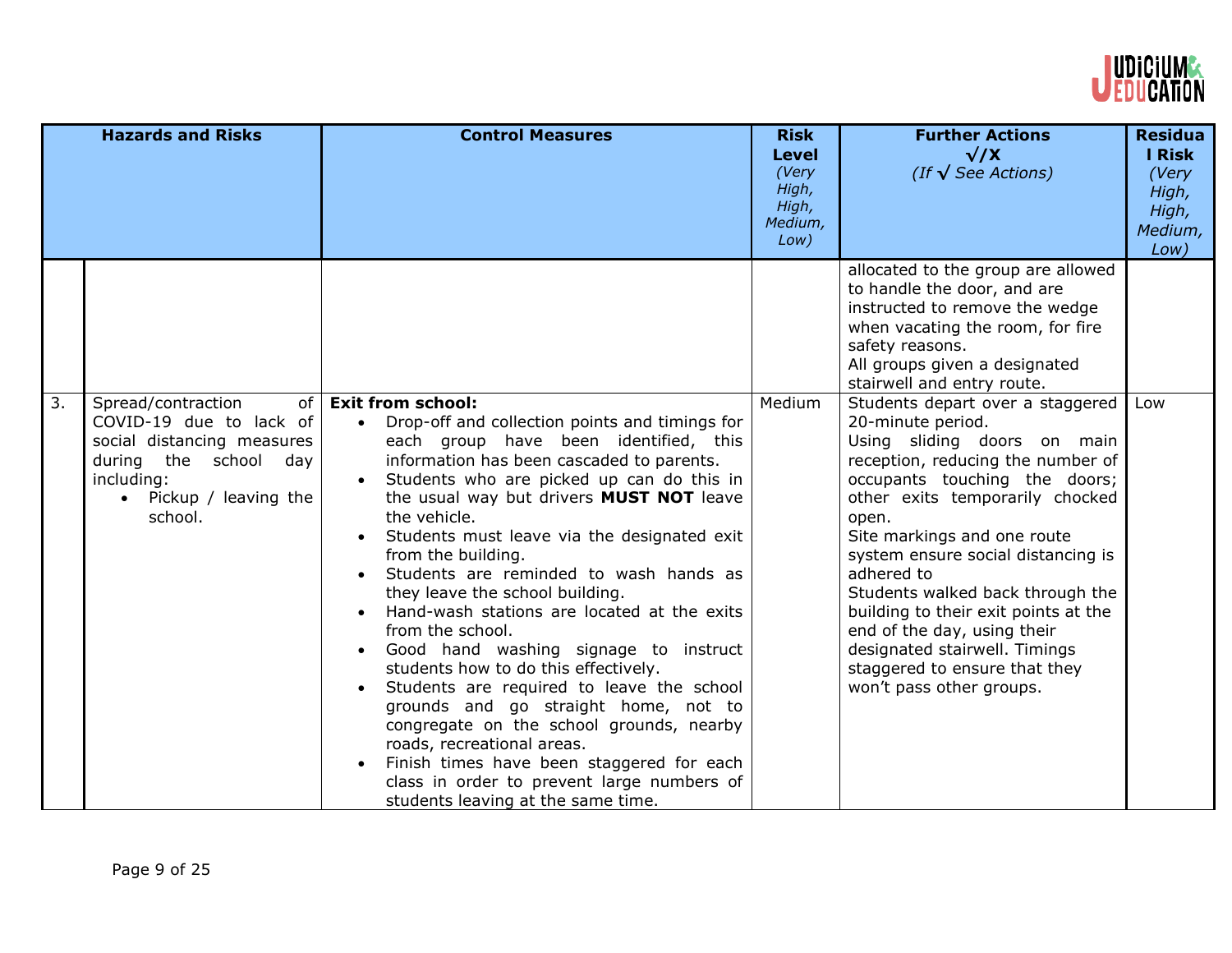

|    | <b>Hazards and Risks</b>                                                                                                                                                               | <b>Control Measures</b>                                                                                                                                                                                                                                                                                                                                                                                                                                                                                                                                                                                                                                                                                                                                                                                                                                                                                                                                                                                                                                                                                                                               | <b>Risk</b><br><b>Level</b><br>(Very<br>High,<br>High,<br>Medium,<br>Low) | <b>Further Actions</b><br>$\sqrt{X}$<br>(If $\sqrt{\text{See}$ Actions)                                                                                                                                                                                                                                                                                                                                                                                                                                                                                                                                                                                                                                                                                                                                                                                                                                                      | <b>Residua</b><br>I Risk<br>(Very<br>High,<br>High,<br>Medium,<br>Low) |
|----|----------------------------------------------------------------------------------------------------------------------------------------------------------------------------------------|-------------------------------------------------------------------------------------------------------------------------------------------------------------------------------------------------------------------------------------------------------------------------------------------------------------------------------------------------------------------------------------------------------------------------------------------------------------------------------------------------------------------------------------------------------------------------------------------------------------------------------------------------------------------------------------------------------------------------------------------------------------------------------------------------------------------------------------------------------------------------------------------------------------------------------------------------------------------------------------------------------------------------------------------------------------------------------------------------------------------------------------------------------|---------------------------------------------------------------------------|------------------------------------------------------------------------------------------------------------------------------------------------------------------------------------------------------------------------------------------------------------------------------------------------------------------------------------------------------------------------------------------------------------------------------------------------------------------------------------------------------------------------------------------------------------------------------------------------------------------------------------------------------------------------------------------------------------------------------------------------------------------------------------------------------------------------------------------------------------------------------------------------------------------------------|------------------------------------------------------------------------|
| 4. | Spread/contraction<br>of<br>COVID-19 due to lack of<br>social distancing measures<br>during the school day<br>including:<br>Classroom<br>$\sqrt{ }$<br>$\bullet$<br>use<br>activities. | Classroom sizes are restricted to 15<br>maximum students, 1 teacher and TA if<br>required (specific needs of class).<br>Classrooms have been organised to achieve<br>2m distances between student desks/chairs<br>at all times.<br>Students are managed while entering the<br>room and are asked to sit at desks/work<br>areas before the next student moves within<br>the same area.<br>Classroom furniture has been reduced.<br>Displays, unnecessary cupboards and soft<br>furnishings have been removed.<br>This is<br>designed to enable successful cleaning of all<br>surfaces.<br>Students have allocated desks which they<br>will use throughout the school day.<br>Students have allocated resources such as<br>pens that are assigned to them.<br>Resources for the day are provided in a tray<br>or similar and are cleaned at the end of the<br>day.<br>Students and staff use hand sanitiser on<br>entry to the classroom;<br>Where possible classes/activities will be<br>completed outside;<br>Use of external play equipment is limited.<br>Students may move around the playground<br>as usual but stay within their specific group. | High                                                                      | Group sizes are restricted to 8<br>maximum students (due to size of<br>classrooms, this will be different<br>from the Judicium template<br>recommendation), 1 teacher and<br>LSA where needed.<br>Doors chocked open and fill up<br>from back (dependent on room).<br>Students have allocated desks<br>which they will use throughout<br>the school day- seating plan<br>designated at the start;<br>other staff resources in the room<br>are removed.<br>Students will be reminded of<br>of<br>expectations<br>in<br>terms<br>behaviour at the start of the<br>session.<br>Students to be directed to wash<br>hands after handling books such<br>as textbooks/library books or<br>other<br>potentially<br>shared<br>resources.<br>No use of tables in the yard-<br>roped off. SEND bubbles will use<br>the front of the school in a<br>staggered way; Core group will<br>use the yard.<br>Years 10 and 12 will have a break | Medium                                                                 |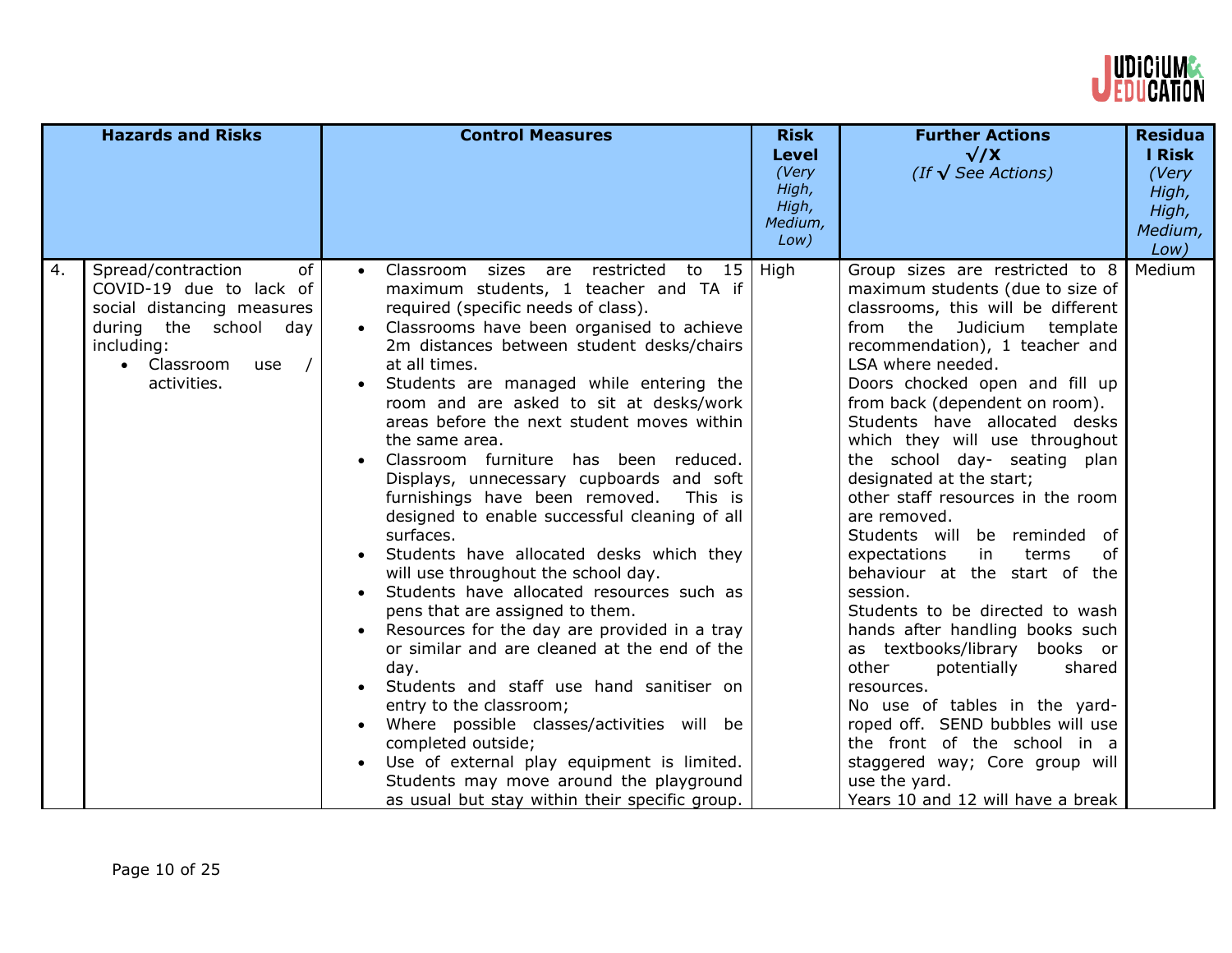

| <b>Hazards and Risks</b> | <b>Control Measures</b>                                                                                                                                                                                                                                                                                                                                                                                                                                                                                                                                                                                                                                                                                                                                                                                                                                                                                                                      | <b>Risk</b><br><b>Level</b><br>(Very<br>High,<br>High,<br>Medium,<br>Low) | <b>Further Actions</b><br>$\sqrt{X}$<br>(If $\sqrt{\text{See}$ Actions)                                                                                                                                                                                                                                                                                                                                                                                                                                                                                                                                                                                                                                                                                                                                                                                                                                                 | <b>Residua</b><br>I Risk<br>(Very<br>High,<br>High,<br>Medium,<br>Low) |
|--------------------------|----------------------------------------------------------------------------------------------------------------------------------------------------------------------------------------------------------------------------------------------------------------------------------------------------------------------------------------------------------------------------------------------------------------------------------------------------------------------------------------------------------------------------------------------------------------------------------------------------------------------------------------------------------------------------------------------------------------------------------------------------------------------------------------------------------------------------------------------------------------------------------------------------------------------------------------------|---------------------------------------------------------------------------|-------------------------------------------------------------------------------------------------------------------------------------------------------------------------------------------------------------------------------------------------------------------------------------------------------------------------------------------------------------------------------------------------------------------------------------------------------------------------------------------------------------------------------------------------------------------------------------------------------------------------------------------------------------------------------------------------------------------------------------------------------------------------------------------------------------------------------------------------------------------------------------------------------------------------|------------------------------------------------------------------------|
|                          | Not mixing with students from other classes;<br>The number of teachers (and other staff)<br>that mix with a class is restricted to as few<br>as possible. Where possible this will be one<br>teacher for the whole and subsequent days;<br>The timetable has been prepared in order to<br>supplement remote education with some<br>face to face support for students.<br><b>This</b><br>includes deciding which lessons or activities<br>can be delivered to reduce movement<br>around the school;<br>Where possible, all spaces are well ventilated<br>$\bullet$<br>using natural ventilation (opening windows)<br>or ventilation units.<br>Break and lunchtimes, as scheduled in the<br>plan, will be staggered and separated out<br>geographically.<br>The number of teachers (and other staff)<br>that mix with a class is restricted to as few<br>as possible.<br>Where possible, all spaces are well ventilated<br>by opening windows. |                                                                           | only for toilet use (monitored and<br>regulated with a 'slot' for each<br>group).<br>Years 10 and 12 will not be<br>provided with lunch- Year 10 will<br>Year<br>12<br>do<br>mornings;<br>afternooons. This will support<br>staggered entrance and exit.<br>Revised behaviour contract;<br>students/parents expected to<br>return signed copy on re-entry to<br>school.<br>Any student with a pattern of<br>defiant behaviour will only be<br>returned to the academy once a<br>risk assessment has been<br>completed with their<br>parents/carers.<br>Students to have expectations<br>explained by staff, on return, via<br>signage and staff briefing. Also<br>shared with parents.<br>Only water bottles and minimal<br>be<br>necessary<br>equipment<br>to<br>brought from home. This will be<br>kept in students' bags except<br>when being used and will be<br>taken home with them. There<br>must be no sharing. |                                                                        |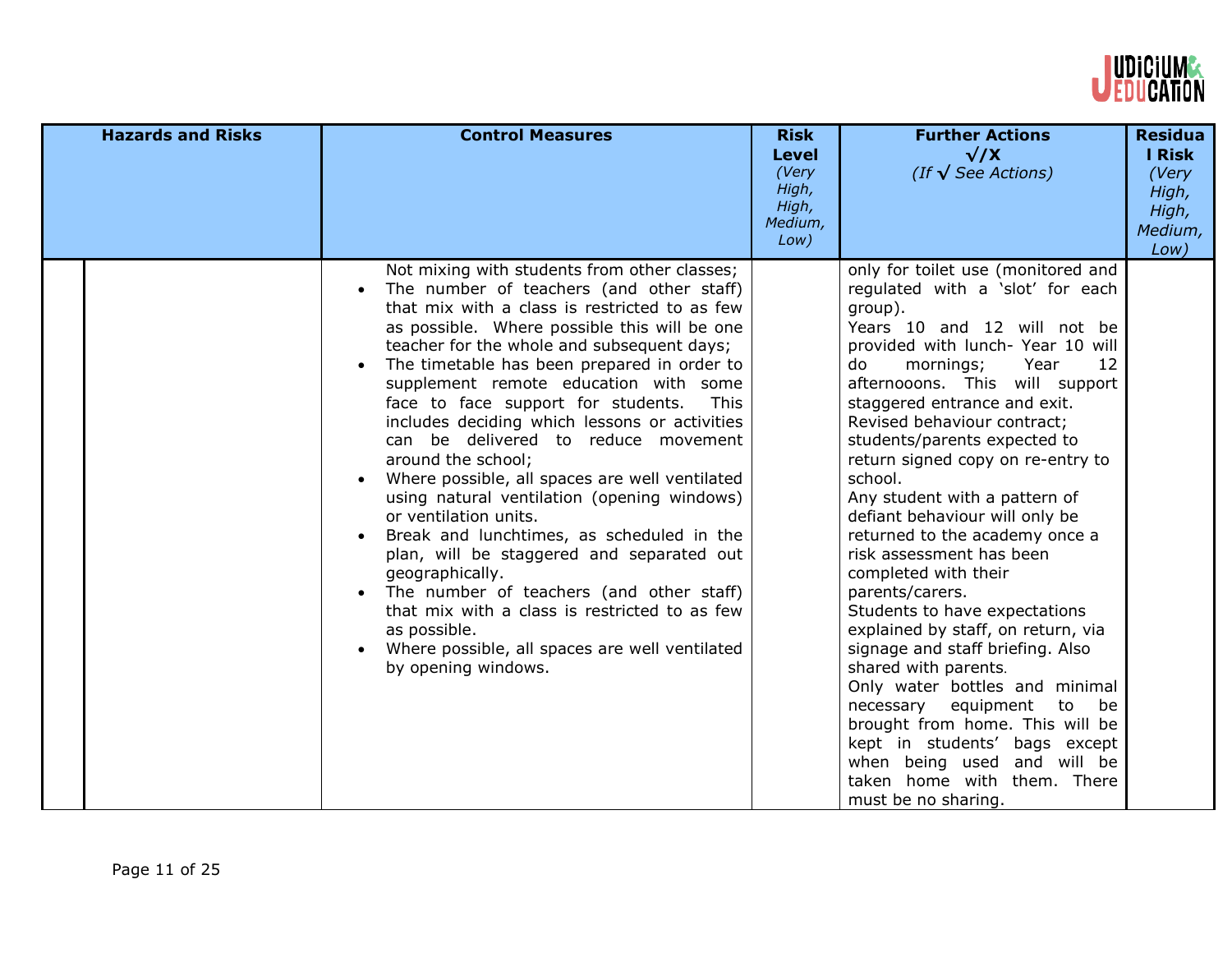

| <b>Hazards and Risks</b>                                                                                                                                                                                       | <b>Control Measures</b>                                                                                                                                                                                                                                                                                                                                                                                                                                                                                                                                                                                                                                                                                                                                                                                                                                           | <b>Risk</b><br><b>Level</b><br>(Very<br>High,<br>High,<br>Medium,<br>Low) | <b>Further Actions</b><br>$\sqrt{X}$<br>(If $\sqrt{\text{See}$ Actions)                                                                                                                                                                                                                                                                                                                                                                                                                                                                                                                                                                                                | <b>Residua</b><br>I Risk<br>(Very<br>High,<br>High,<br>Medium,<br>Low) |
|----------------------------------------------------------------------------------------------------------------------------------------------------------------------------------------------------------------|-------------------------------------------------------------------------------------------------------------------------------------------------------------------------------------------------------------------------------------------------------------------------------------------------------------------------------------------------------------------------------------------------------------------------------------------------------------------------------------------------------------------------------------------------------------------------------------------------------------------------------------------------------------------------------------------------------------------------------------------------------------------------------------------------------------------------------------------------------------------|---------------------------------------------------------------------------|------------------------------------------------------------------------------------------------------------------------------------------------------------------------------------------------------------------------------------------------------------------------------------------------------------------------------------------------------------------------------------------------------------------------------------------------------------------------------------------------------------------------------------------------------------------------------------------------------------------------------------------------------------------------|------------------------------------------------------------------------|
|                                                                                                                                                                                                                |                                                                                                                                                                                                                                                                                                                                                                                                                                                                                                                                                                                                                                                                                                                                                                                                                                                                   |                                                                           | No member of staff will have<br>(distanced) contact with more<br>than 24 students over the course<br>of their time on site.<br>Indication in the letter home that<br>warm clothes may be needed.                                                                                                                                                                                                                                                                                                                                                                                                                                                                       |                                                                        |
| 5.<br>Spread/contraction<br>of<br>COVID-19 due to lack of<br>social distancing measures<br>during<br>the school<br>day<br>including:<br>Dining;<br>Moving around the<br>school;<br>Break-time/<br>playgrounds. | Separate lunch breaks are designated for<br>each small teaching (15 student) group.<br>Students will stay in these groups during<br>lunch.<br>Lunch area cleaned before and after each<br>group's lunch (not just at the end of break).<br>Only one student will use a clean lunch space<br>before it is cleaned again.<br>Students and staff lunch seating kept 2m<br>apart.<br>Dining is organised so that no person sits<br>facing another while eating.<br><b>Moving around the school:</b><br>• Movement to different areas within the<br>schools is reduced as much as possible.<br>Suitable external doors are used to move<br>students from one area to another.<br>Effectively creating external corridors in the<br>open air.<br>Where possible, all spaces are well ventilated<br>using natural ventilation (opening windows)<br>or ventilation units. | <b>High</b>                                                               | All lunches are free.<br>Set of wide tables in main hall,<br>with<br>appropriate<br>organised<br>spacing. Strands 2 & 3c will use<br>this in a staggered way.<br>Handwash in lunch areas.<br>For Strand 3a&b:<br>Students<br>have<br>school<br>$\bullet$<br>delivered<br><b>lunches</b><br>to<br>designated room;<br>Tables are wiped clean<br>with<br>appropriate<br>before and<br>disinfectant<br>after lunch;<br>Students are supervised<br>cleaning hands before and<br>after eating lunch in the<br>room.<br>Only Strands 2 and 3 need to<br>move. Routes will be planned to<br>avoid crossover.<br>Students asked to bring the<br>minimum in terms of equipment. | Medium                                                                 |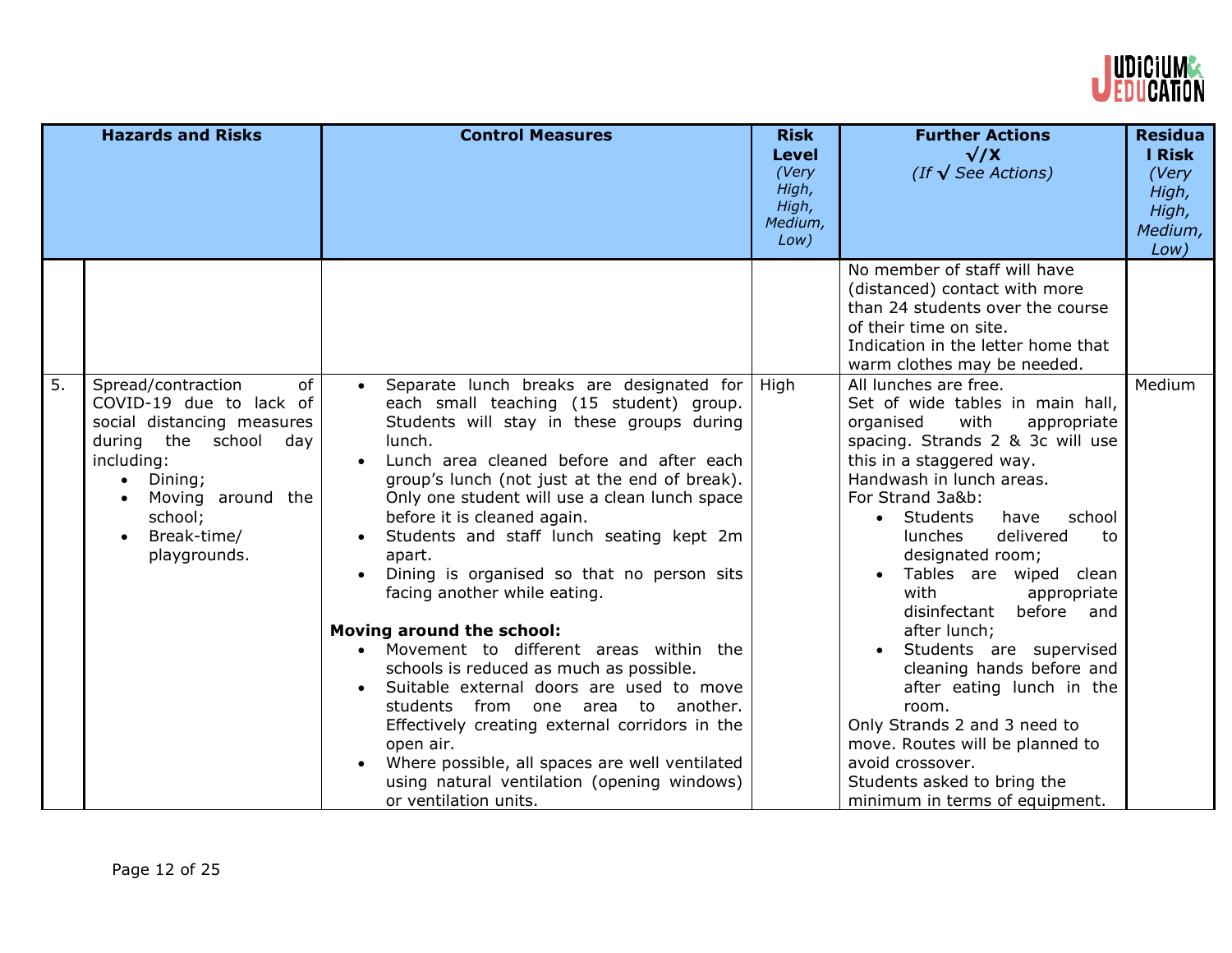

|    | <b>Hazards and Risks</b>                            | <b>Control Measures</b>                                                                                                                                                                                                                                                                                                                                                                                                                                                                                                                                                                                                                                            | <b>Risk</b><br>Level<br>(Very<br>High,<br>High,<br>Medium,<br>Low) | <b>Further Actions</b><br>$\sqrt{X}$<br>(If $\sqrt{\text{See}$ Actions)                                                                                                                                                                                                                                                                                                                                                                                                                                                                                                                                                                                                                                                                              | <b>Residua</b><br><b>I Risk</b><br>(Very<br>High,<br>High,<br>Medium,<br>Low) |
|----|-----------------------------------------------------|--------------------------------------------------------------------------------------------------------------------------------------------------------------------------------------------------------------------------------------------------------------------------------------------------------------------------------------------------------------------------------------------------------------------------------------------------------------------------------------------------------------------------------------------------------------------------------------------------------------------------------------------------------------------|--------------------------------------------------------------------|------------------------------------------------------------------------------------------------------------------------------------------------------------------------------------------------------------------------------------------------------------------------------------------------------------------------------------------------------------------------------------------------------------------------------------------------------------------------------------------------------------------------------------------------------------------------------------------------------------------------------------------------------------------------------------------------------------------------------------------------------|-------------------------------------------------------------------------------|
|    |                                                     | · Additional furniture, coats, bags are not<br>permitted in the school corridor.<br>Corridors are sterile environments and kept<br>as clear as possible.<br>Corridors that cannot provide 2m separation<br>(although passing in the corridor is deemed<br>low risk) are designated one way where<br>possible;<br>Corridor floors are demarcated to show<br>direction and safe distance signage;<br>Times are allocated for each class to reduce<br>$\bullet$<br>the need to pass one another in open<br>spaces.<br>Break-times / yard:<br>• Separate times or areas (at a safe distance<br>using government guidance) are issued for<br>each separate class group. |                                                                    | Where possible, all spaces are<br>well<br>ventilated<br>by<br>opening<br>windows.<br>Specific routes allocated for each<br>group.<br>Uniform reviewed for Y10/Y12- no<br>blazer or tie in order to make<br>washing of clothes easier, but<br>maintain some degree of<br>'normality'.<br>Strands 2&3 permitted to wear<br>non-uniform as on site far more.<br>2m distance as direct instruction-<br>included in letter home and in<br>new behaviour contract.<br>Students can take part in low risk<br>exercise only. Team sports are<br>not permitted unless sufficiently<br>distanced- e.g. badminton/table-<br>tennis. All equipment to be wiped<br>down after use and cleaned.<br>Daily inspection and enhanced<br>cleaning programs in place for |                                                                               |
|    |                                                     |                                                                                                                                                                                                                                                                                                                                                                                                                                                                                                                                                                                                                                                                    |                                                                    | external areas.                                                                                                                                                                                                                                                                                                                                                                                                                                                                                                                                                                                                                                                                                                                                      |                                                                               |
| 6. | Spread/contraction<br>of<br>COVID-19 due to lack of | Hand washing stations are positioned at each<br>student, staff and visitor entrance to the                                                                                                                                                                                                                                                                                                                                                                                                                                                                                                                                                                         | Medium                                                             | Additional signage (beyond that<br>already in place from pre-                                                                                                                                                                                                                                                                                                                                                                                                                                                                                                                                                                                                                                                                                        | Low                                                                           |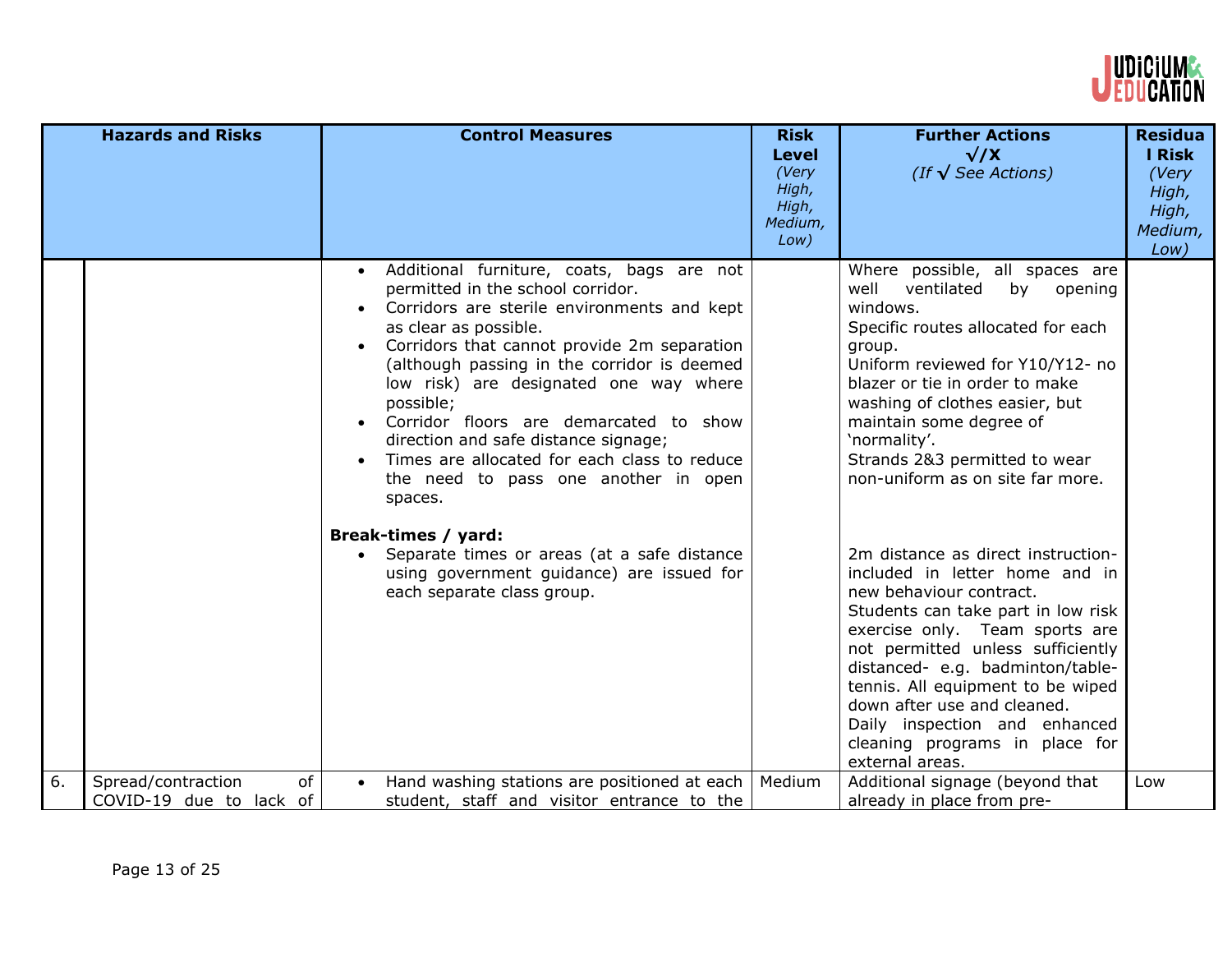

| <b>Hazards and Risks</b>                  | <b>Control Measures</b>                                                                                                                                                                                                                                                                                                                                                                                                                                                                                                                                                                                                                                                                                                                                                                                                                                                                                                                                                                                                                                                                                                                                      | <b>Risk</b><br><b>Level</b><br>(Very<br>High,<br>High,<br>Medium,<br>Low) | <b>Further Actions</b><br>$\sqrt{X}$<br>(If $\sqrt{\text{See}$ Actions)                                                                                                                                                                                                                                                                                                               | <b>Residua</b><br><b>I Risk</b><br>(Very<br>High,<br>High,<br>Medium,<br>Low) |
|-------------------------------------------|--------------------------------------------------------------------------------------------------------------------------------------------------------------------------------------------------------------------------------------------------------------------------------------------------------------------------------------------------------------------------------------------------------------------------------------------------------------------------------------------------------------------------------------------------------------------------------------------------------------------------------------------------------------------------------------------------------------------------------------------------------------------------------------------------------------------------------------------------------------------------------------------------------------------------------------------------------------------------------------------------------------------------------------------------------------------------------------------------------------------------------------------------------------|---------------------------------------------------------------------------|---------------------------------------------------------------------------------------------------------------------------------------------------------------------------------------------------------------------------------------------------------------------------------------------------------------------------------------------------------------------------------------|-------------------------------------------------------------------------------|
| hand-washing and general<br>poor hygiene. | school.<br>All those entering the school are required to<br>wash/sanitise their hands.<br>Hand washing stations are located on each<br>floor, within each classroom and on entry to<br>eating areas.<br>Hand washing sinks are located within each<br>toilet provision.<br>Signage is located adjacent to each wash<br>$\bullet$<br>station or sink reminding occupants to wash<br>their hands and how to do it effectively.<br>Students and staff have been shown how to<br>wash hands properly.<br>Help is available for children and young<br>people who have trouble cleaning their hands<br>independently.<br>Hand washing is recommended frequently<br>and required at the following times:<br>$\triangleright$ Entry and exit from the school;<br>$\triangleright$ After using the toilet;<br>$\triangleright$ On entry to the eating areas;<br>$\triangleright$ Before and after eating;<br>$\triangleright$ On entry and exit from each classroom.<br>Unnecessary<br>touching of the face is<br>discouraged.<br>Teachers will remind students to use tissues<br>and bin them once used. If tissues are not<br>readily available exactly when needed |                                                                           | closure).<br>Strand 3 students will be<br>supervised and a routine<br>maintained to ensure<br>handwashing happens.<br>Facilities actions taken- due to<br>lack of use.<br>PPE provided to medical/SEND<br>staff where contact for hygiene/<br>medical purposes is needed.<br>Box of tissues to be provided in<br>all classrooms and signage<br>regarding reducing spread of<br>virus. |                                                                               |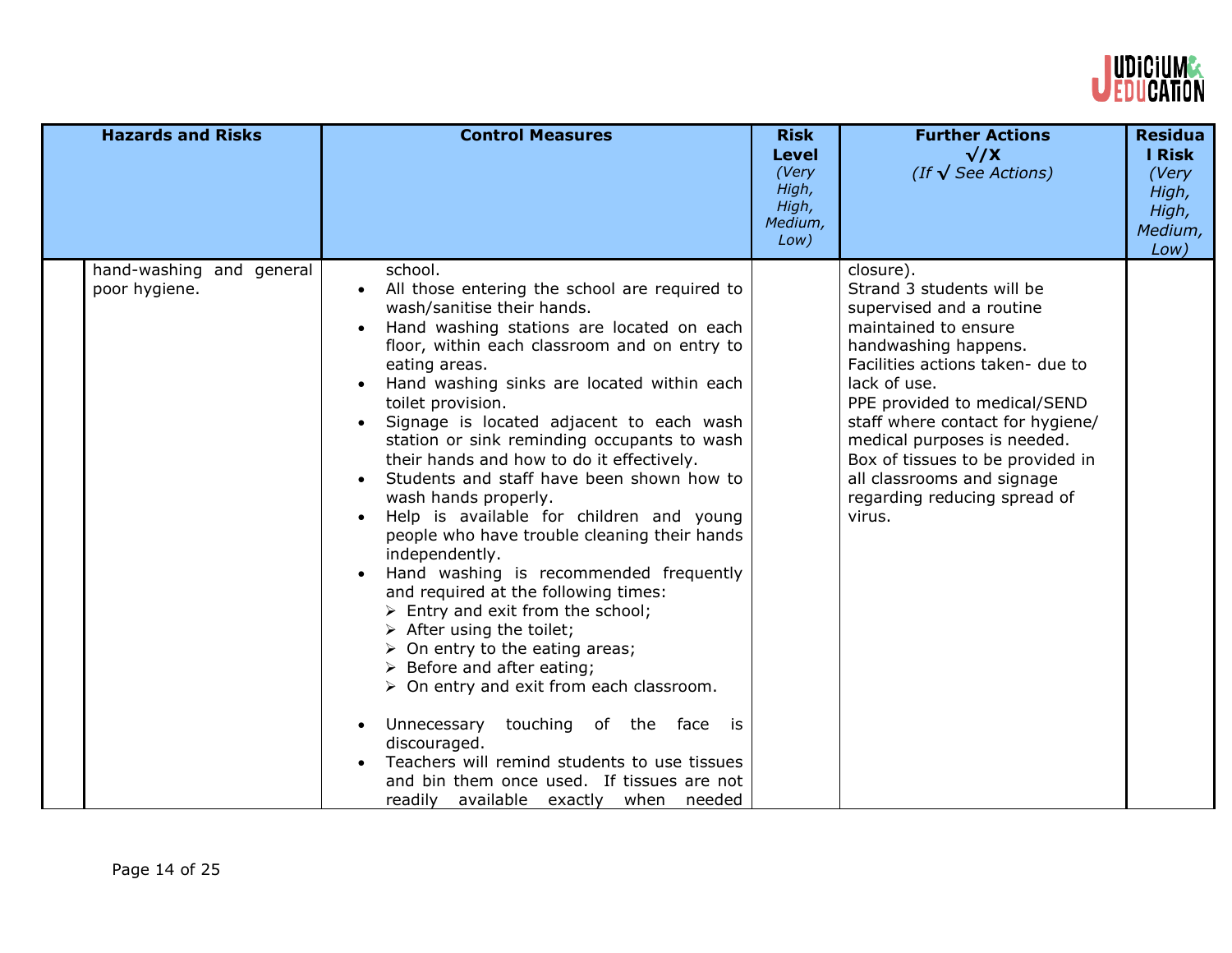

|                  | <b>Hazards and Risks</b>                                                                 | <b>Control Measures</b>                                                                                                                                                                                                                                                                                                                                                                                                                                                                                                                                                                                                                                                                                                                                                                                                                                                                                                                                                                                                                             | <b>Risk</b><br><b>Level</b><br>(Very<br>High,<br>High,<br>Medium,<br>Low) | <b>Further Actions</b><br>$\sqrt{X}$<br>(If $\sqrt{\text{See}$ Actions)                                                                                                                                                                                                                                                                                                                                                                                                                                                                                                                                                                                                                                                                                  | <b>Residua</b><br><b>I</b> Risk<br>(Very<br>High,<br>High,<br>Medium,<br>Low) |
|------------------|------------------------------------------------------------------------------------------|-----------------------------------------------------------------------------------------------------------------------------------------------------------------------------------------------------------------------------------------------------------------------------------------------------------------------------------------------------------------------------------------------------------------------------------------------------------------------------------------------------------------------------------------------------------------------------------------------------------------------------------------------------------------------------------------------------------------------------------------------------------------------------------------------------------------------------------------------------------------------------------------------------------------------------------------------------------------------------------------------------------------------------------------------------|---------------------------------------------------------------------------|----------------------------------------------------------------------------------------------------------------------------------------------------------------------------------------------------------------------------------------------------------------------------------------------------------------------------------------------------------------------------------------------------------------------------------------------------------------------------------------------------------------------------------------------------------------------------------------------------------------------------------------------------------------------------------------------------------------------------------------------------------|-------------------------------------------------------------------------------|
|                  |                                                                                          | students are reminded to cough or sneeze<br>into their arm;<br>Toilets and wash stations have automatic<br>driers available.                                                                                                                                                                                                                                                                                                                                                                                                                                                                                                                                                                                                                                                                                                                                                                                                                                                                                                                        |                                                                           |                                                                                                                                                                                                                                                                                                                                                                                                                                                                                                                                                                                                                                                                                                                                                          |                                                                               |
| $\overline{7}$ . | Spread/contraction<br>of<br>COVID-19 due to lack of<br>adequate<br>cleaning<br>measures. | The school has implemented additional<br>cleaning regimes.<br>This includes the<br>following:<br>Frequent cleaning<br>of classrooms,<br>➤<br>Toilets, common areas and dining halls;<br>Frequent cleaning of all<br>touched<br>➤<br>surfaces,<br>such as door<br>handles,<br>handrails, table tops, play equipment<br>and toys.<br>Classrooms furniture and soft furnishings<br>have been reduced in order to improve the<br>ability to effectively clean;<br>Classrooms will be cleaned at lunch breaks<br>and after school;<br>Toilets will be cleaned in the morning, after<br>break, after lunch and at the end of the day;<br>Common areas will be cleaned once a day;<br>Equipment used by the students and staff<br>will suitably cleaned at the end of each day<br>or before it is used by another person;<br>If an area is suspected to have been<br>contaminated by coronavirus (a positive case<br>is detected for an occupant of a classroom),<br>the room will be closed for 72 hours and<br>then deep cleaned as per the guidance set | Medium                                                                    | Tidying<br>of<br>all<br>rooms<br><b>SO</b><br>extraneous items removed or put<br>away, so that full cleaning of<br>rooms can be undertaken more<br>easily.<br>Teaching staff and students to be<br>reminded that rooms must be left<br>as found, and accountability for<br>this maintained.<br>Enhanced cleaning regime in<br>place for all areas to be accessed<br>by staff and students:<br>Deep clean of rooms and<br>areas to be used by<br>expanded programme in<br>week commencing 1 and 8<br>June<br>Frequent cleaning of areas<br>in use during the school<br>day e.g. before school, at<br>lunchtime, after school<br>Where possible, furniture or<br>equipment not required will be<br>removed or covered.<br>Provision of sanitising wipes or | Low                                                                           |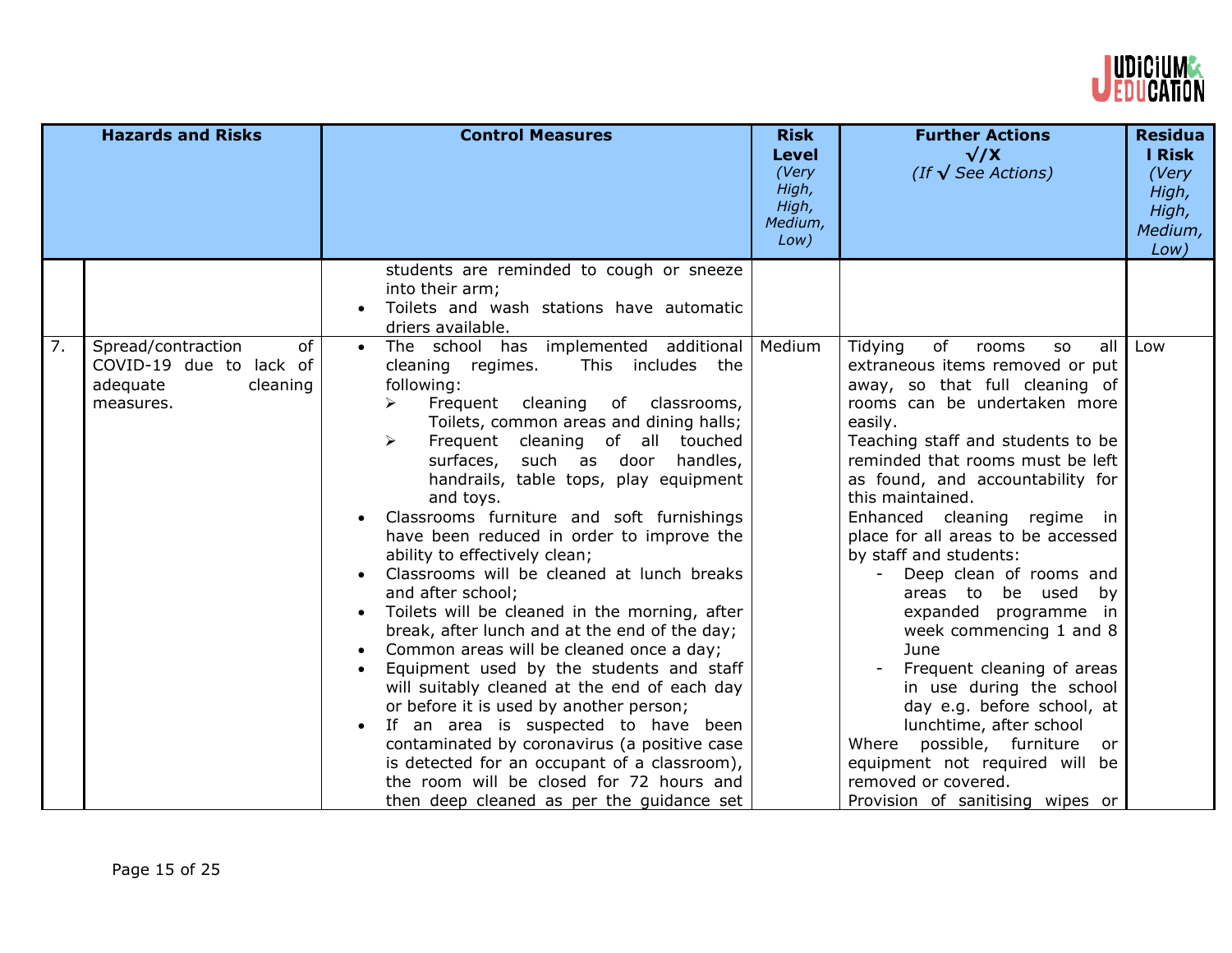

|    | <b>Hazards and Risks</b>                                                                                                       | <b>Control Measures</b>                                                                                                                                                                                                                                                                                                                                                                                                                                                                                                                                                                                                                                                              | <b>Risk</b><br><b>Level</b><br>(Very<br>High,<br>High,<br>Medium,<br>Low) | <b>Further Actions</b><br>$\sqrt{X}$<br>(If $\sqrt{\text{See}$ Actions)                                                                                                                                                                                                                                                                                                                                                                                                                                                           | <b>Residua</b><br><b>I Risk</b><br>(Very<br>High,<br>High,<br>Medium,<br>Low) |
|----|--------------------------------------------------------------------------------------------------------------------------------|--------------------------------------------------------------------------------------------------------------------------------------------------------------------------------------------------------------------------------------------------------------------------------------------------------------------------------------------------------------------------------------------------------------------------------------------------------------------------------------------------------------------------------------------------------------------------------------------------------------------------------------------------------------------------------------|---------------------------------------------------------------------------|-----------------------------------------------------------------------------------------------------------------------------------------------------------------------------------------------------------------------------------------------------------------------------------------------------------------------------------------------------------------------------------------------------------------------------------------------------------------------------------------------------------------------------------|-------------------------------------------------------------------------------|
|    |                                                                                                                                | on COVID-19: cleaning un non-healthcare<br>settings.                                                                                                                                                                                                                                                                                                                                                                                                                                                                                                                                                                                                                                 |                                                                           | blue roll to<br>all<br>and<br>spray<br>IT<br>in use with<br>classrooms<br>equipment.<br>Students and staff advised to<br>keyboard,<br>wipe<br>mouse<br>and<br>monitor prior to and after use.<br>Rooms and areas not being used<br>to be locked. Restaurants not<br>used.<br>Each classroom and area in use to<br>have access to hand sanitiser.<br>Lidded bins to be provided in each<br>area being used, emptied daily.                                                                                                         |                                                                               |
| 8. | Spread/contraction<br>of<br>COVID-19 due to lack of<br>social distancing measures.<br>In<br>particular<br>school<br>employees. | Employees are required to conform with<br>$\bullet$<br>social distancing requirements at all times;<br>School offices are either reduced in<br>occupation and desks positioned in order to<br>provide adequate separation or staff are<br>moved to other areas to reduce contact;<br>Staff rooms are not to be used unless these<br>are large enough to safely accommodate<br>current staff numbers at safe distance from<br>each other;<br>Each staff area has been assessed, a<br>maximum number of staff per room has<br>been placed on the door;<br>Staff are encouraged to use the larger dining<br>areas for their lunch, keeping a suitable<br>distance from other occupants; | Medium                                                                    | Team leaders to produce a<br>'toolbox briefing' to be watched at<br>the start of each day (or previous<br>day) with clear guidelines.<br>The SEND office will have<br>separate arrangements involving<br>use of other offices.<br>Photocopying to be minimised.<br>Staff to plan for lessons that do<br>not require worksheets (this also<br>minimises need to distribute<br>paper around the classroom).<br>If there is essential photocopying<br>requiring printed worksheets to<br>send through to admin team for<br>printing. | Low                                                                           |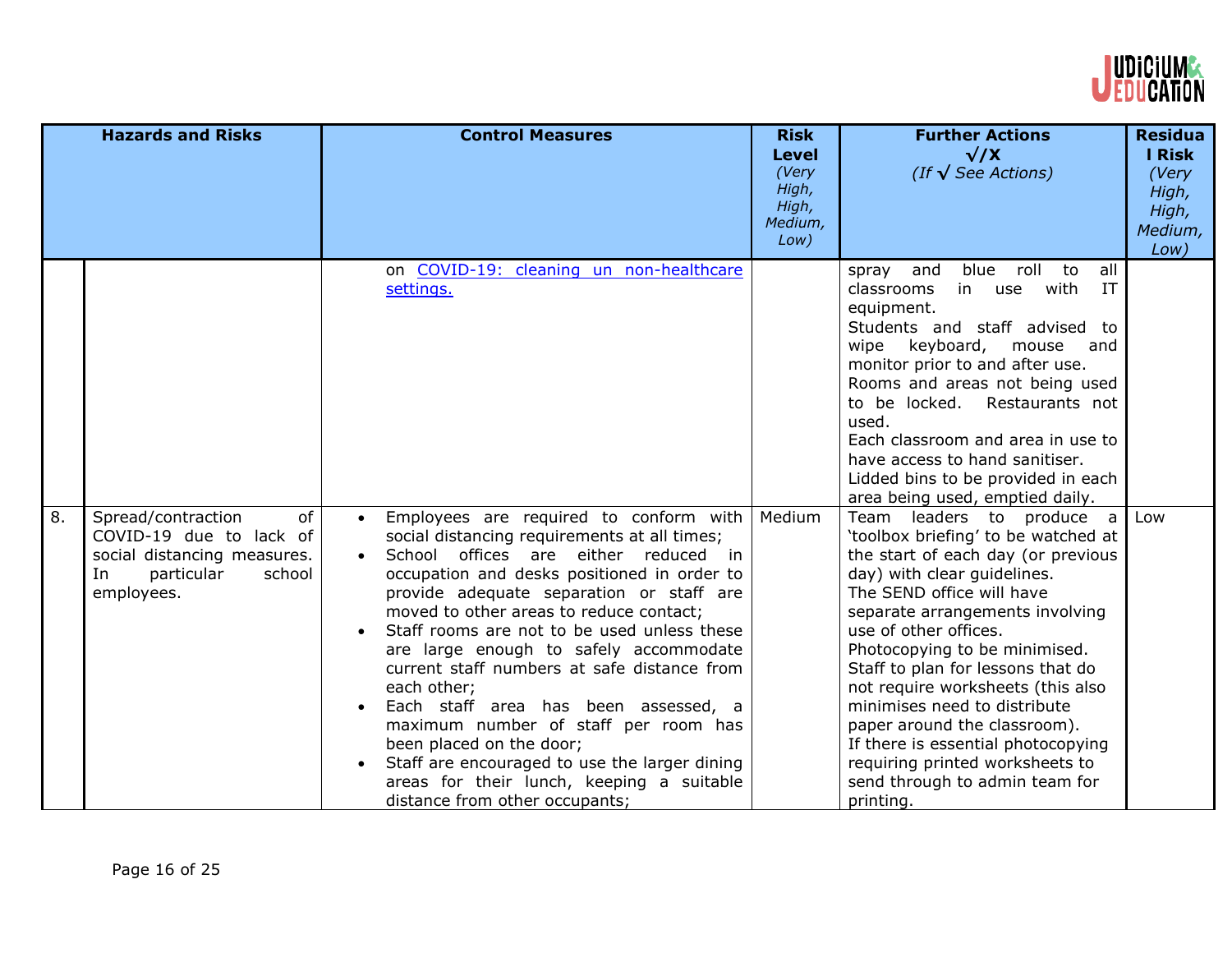

|    | <b>Hazards and Risks</b> | <b>Control Measures</b>                                                                                                                                                                                                                                     | <b>Risk</b><br><b>Level</b><br>(Very<br>High,<br>High,<br>Medium,<br>Low) | <b>Further Actions</b><br>$\sqrt{X}$<br>(If $\sqrt{\text{See}$ Actions)                                                                                                                                                                                                                                                                                                                                                                                                                                                                                                                                                                                                                                                                                                                                                                                                        | <b>Residua</b><br>I Risk<br>(Very<br>High,<br>High,<br>Medium,<br>Low) |
|----|--------------------------|-------------------------------------------------------------------------------------------------------------------------------------------------------------------------------------------------------------------------------------------------------------|---------------------------------------------------------------------------|--------------------------------------------------------------------------------------------------------------------------------------------------------------------------------------------------------------------------------------------------------------------------------------------------------------------------------------------------------------------------------------------------------------------------------------------------------------------------------------------------------------------------------------------------------------------------------------------------------------------------------------------------------------------------------------------------------------------------------------------------------------------------------------------------------------------------------------------------------------------------------|------------------------------------------------------------------------|
|    |                          | Students will practice social distancing from<br>staff appropriate to their age and as<br>described in additional points of this<br>assessment;<br>Employees will be provided with and wear<br>PPE when required in accordance with<br>government guidance. |                                                                           | Where use of photocopier is<br>necessary, disposable gloves to<br>be worn.<br>Staff room is to be used<br>by<br>minimal staff- clear route<br>to<br>toilets only indicated by tape to<br>avoid shared use of resources.<br>Teachers who need space to do<br>other<br>work<br>their<br>use<br>own<br>classrooms- any equipment used<br>will have to be cleaned before and<br>after use. Wipes available in the<br>staffroom for this purpose. Only<br>use 1 PC.<br>Employees will be provided with<br>and wear PPE when required in<br>line with national guidance if:<br>• They work in the kitchens-<br>due to the difficulty of<br>social<br>distancing<br>in<br>cramped conditions.<br>They work with<br><b>HLN</b><br>students<br>who<br>require<br>support for hygiene.<br>Reception desk to have Perspex<br>screen installed to ensure<br>protection of reception staff. |                                                                        |
| 9. | of<br>Spread/contraction | A specific First aid needs assessment has<br>$\bullet$                                                                                                                                                                                                      | High                                                                      | First aider on duty every day.                                                                                                                                                                                                                                                                                                                                                                                                                                                                                                                                                                                                                                                                                                                                                                                                                                                 | Low                                                                    |
|    | COVID-19<br>due<br>to    | been completed - see other 'First Aid Needs                                                                                                                                                                                                                 |                                                                           | JSA to train the first aiders during                                                                                                                                                                                                                                                                                                                                                                                                                                                                                                                                                                                                                                                                                                                                                                                                                                           |                                                                        |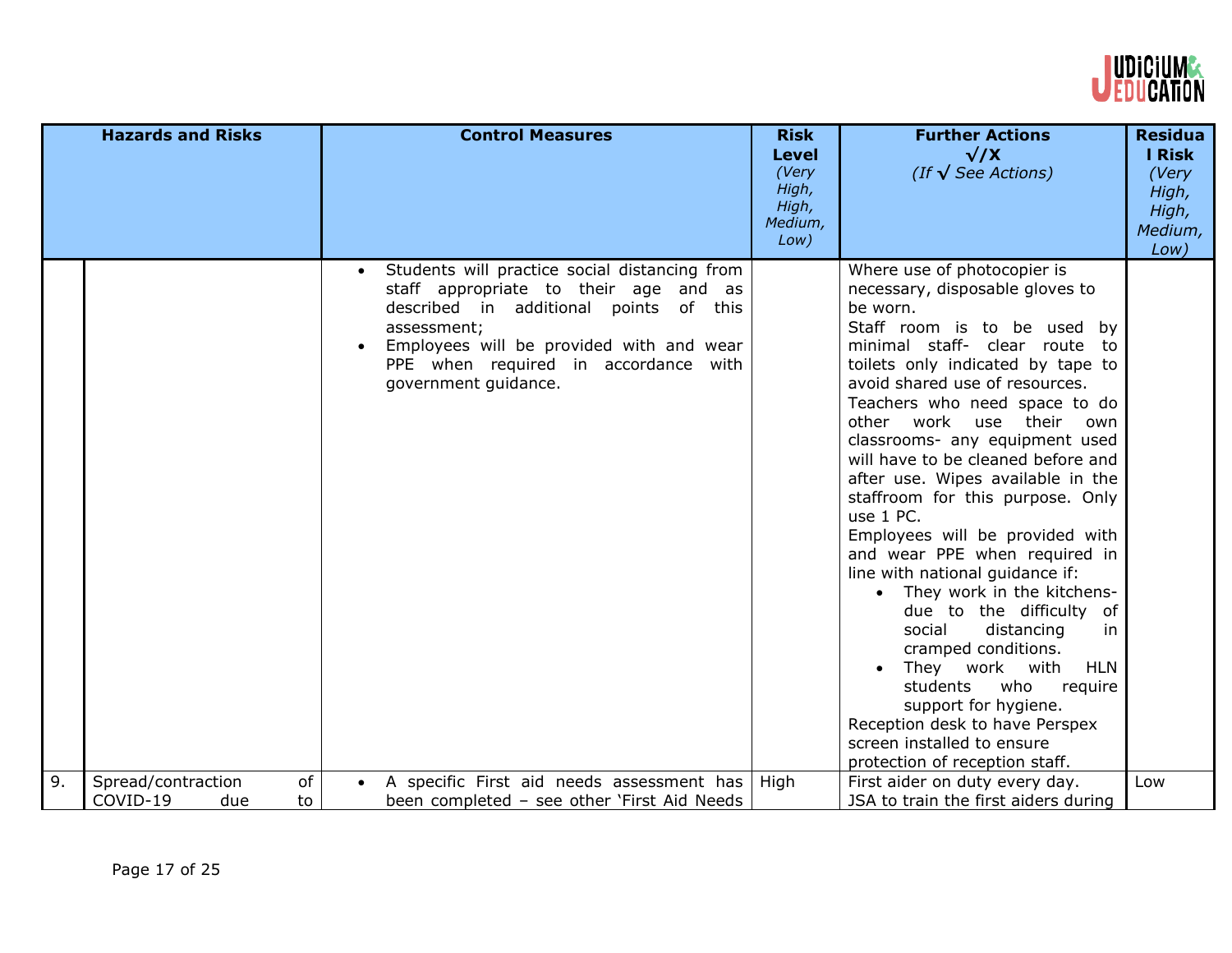

| <b>Hazards and Risks</b>                                                                                                                                                                                                                                                                                                 | <b>Control Measures</b>                                                                                                                                                                                                                                                                                                                                                                                                                                                                                                                                                                                                                                                                                                                                                                                                                                                                                                                                                                                                                                                                                                                                                                                                                                      | <b>Risk</b><br>Level<br>(Very<br>High,<br>High,<br>Medium,<br>Low) | <b>Further Actions</b><br>$\sqrt{X}$<br>(If $\sqrt{\text{See}$ Actions)                                                                                                                                                                                                                                                                                                               | <b>Residua</b><br>I Risk<br>(Very<br>High,<br>High,<br>Medium,<br>Low) |
|--------------------------------------------------------------------------------------------------------------------------------------------------------------------------------------------------------------------------------------------------------------------------------------------------------------------------|--------------------------------------------------------------------------------------------------------------------------------------------------------------------------------------------------------------------------------------------------------------------------------------------------------------------------------------------------------------------------------------------------------------------------------------------------------------------------------------------------------------------------------------------------------------------------------------------------------------------------------------------------------------------------------------------------------------------------------------------------------------------------------------------------------------------------------------------------------------------------------------------------------------------------------------------------------------------------------------------------------------------------------------------------------------------------------------------------------------------------------------------------------------------------------------------------------------------------------------------------------------|--------------------------------------------------------------------|---------------------------------------------------------------------------------------------------------------------------------------------------------------------------------------------------------------------------------------------------------------------------------------------------------------------------------------------------------------------------------------|------------------------------------------------------------------------|
| insufficient<br>First<br>aid<br>measures. This includes:<br>Dealing with general<br>First aid;<br>Lack of trained first<br>aiders;<br>Dealing<br>with<br>a<br>of<br>suspected case<br>Covid-19;<br>Inappropriate<br>$\bullet$<br>handling / removal<br>of clinical waste<br>Intimate<br>care<br>$\bullet$<br>procedures. | assessment - COVID-19.<br>The FA assessment takes into account<br>numbers and ages of students, number and<br>training of employees.<br>This information forms the decision on what<br>activities and groups can safely be managed<br>within the school.<br>This includes sufficient first aiders for the<br>school to the number of students with a<br>particular focus on early years provision.<br>Qualified first aiders are in place at an<br>appropriate ratio for paediatric first aiders for<br>Early Years provision (Note there is a three<br>month<br>additional<br>allowed<br>for<br>time<br>requalification due to current restrictions).<br>The school has a specific room dedicated for<br>suspected cases of COVID-19.<br>Occupants (staff or students) who display<br>symptoms of the virus during the school day<br>will be isolated in the designated room until<br>additional medical assistance can be gained.<br>This may be 111 support, an ambulance or<br>until they leave the site to self-isolate.<br>First aiders required to assist this person will<br>wear full PPE including, apron, gloves, mask<br>and visor.<br>First aiders have completed appropriate<br>training for 'donning and doffing' PPE - NHS<br>video / advice |                                                                    | the first week of provision (Covid<br>19 procedure, PPE and any<br>medication for students in<br>school).<br>DDA office/meeting room already<br>designated as quarantine rooms.<br>First Aider (JSA) has read the<br>guidance/watched video and will<br>train new first aider every<br>Monday.<br>Access to all relevant allergy and<br>medical information will also be<br>provided. |                                                                        |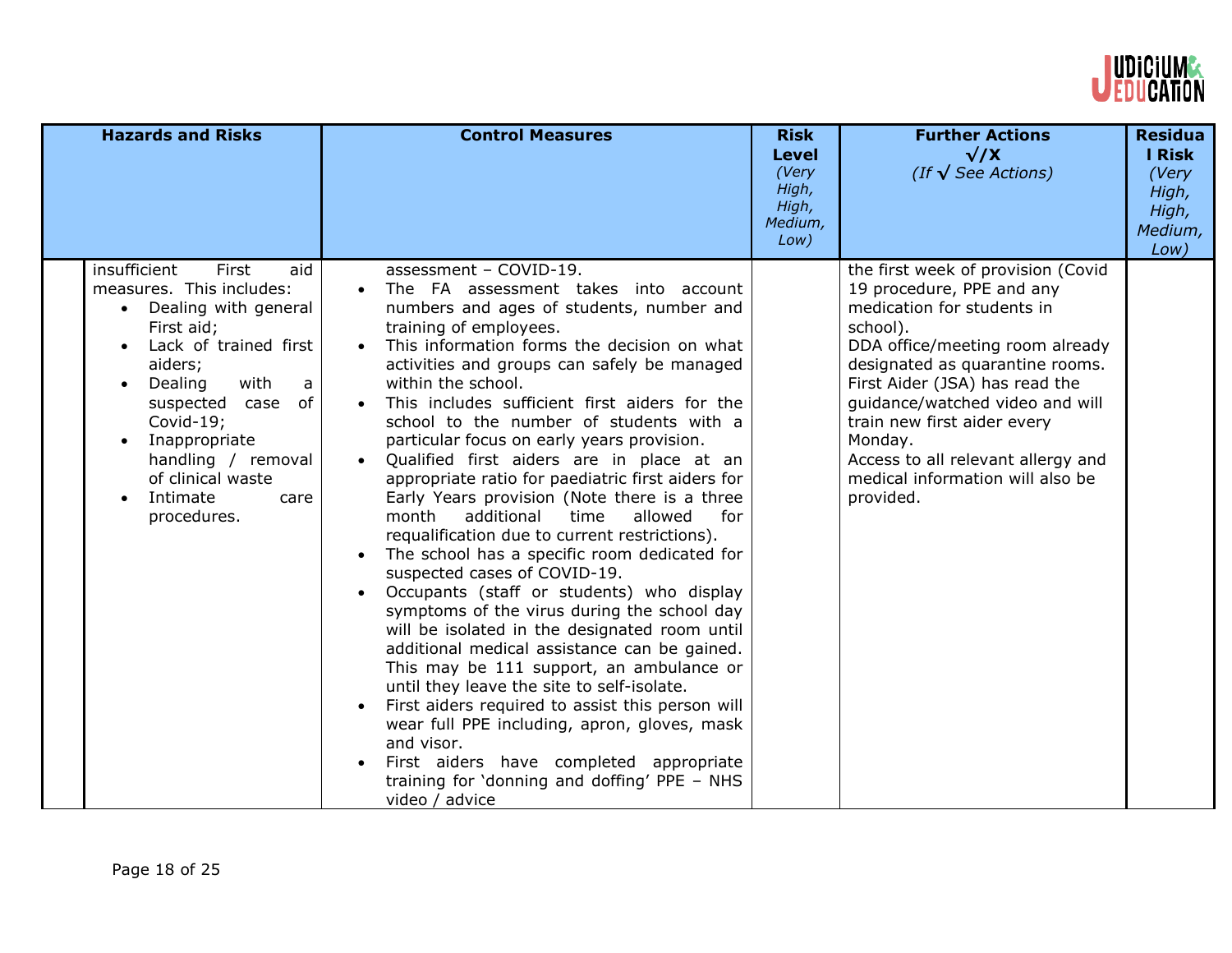

| <b>Hazards and Risks</b> | <b>Control Measures</b>                                                                                                                                                                                                                                                                                                                                                                                                                                                                                                                                                               | <b>Risk</b><br><b>Level</b><br>(Very<br>High,<br>High,<br>Medium,<br>Low) | <b>Further Actions</b><br>$\sqrt{X}$<br>(If $\sqrt{\text{See}$ Actions) | <b>Residua</b><br>I Risk<br>(Very<br>High,<br>High,<br>Medium,<br>Low) |
|--------------------------|---------------------------------------------------------------------------------------------------------------------------------------------------------------------------------------------------------------------------------------------------------------------------------------------------------------------------------------------------------------------------------------------------------------------------------------------------------------------------------------------------------------------------------------------------------------------------------------|---------------------------------------------------------------------------|-------------------------------------------------------------------------|------------------------------------------------------------------------|
|                          | https://www.hse.gov.uk/news/face-mask-<br>ppe-rpe-coronavirus.htm<br>PPE is disposed of in accordance with NHS<br>COVID-19 waste management guidance;<br>https://www.gov.uk/government/publication<br>s/covid-19-decontamination-in-non-<br>healthcare-settings/covid-19-<br>decontamination-in-non-healthcare-settings<br>The first aid room will be cleaned frequently<br>and after each use (when first aid care has<br>been provided).<br>All student allergies, asthma etc to be shared<br>$\bullet$<br>with staff and the location of devices such as<br>epi pens and inhalers. |                                                                           |                                                                         |                                                                        |
|                          | <b>Waste disposal measures</b><br>Waste control measure from possible cases of<br>COVID-19 and cleaning of areas where possible<br>cases have been identified (including disposable<br>cloths and tissues) are as follows:<br>• Put in a plastic rubbish bag and tied when<br>full;<br>The plastic bag is placed in a second bin bag<br>and tied;<br>It is put in a suitable and secure place and<br>marked for storage until the individual's test<br>results are known;<br>Waste is stored safely and kept away from<br>children;                                                   |                                                                           |                                                                         |                                                                        |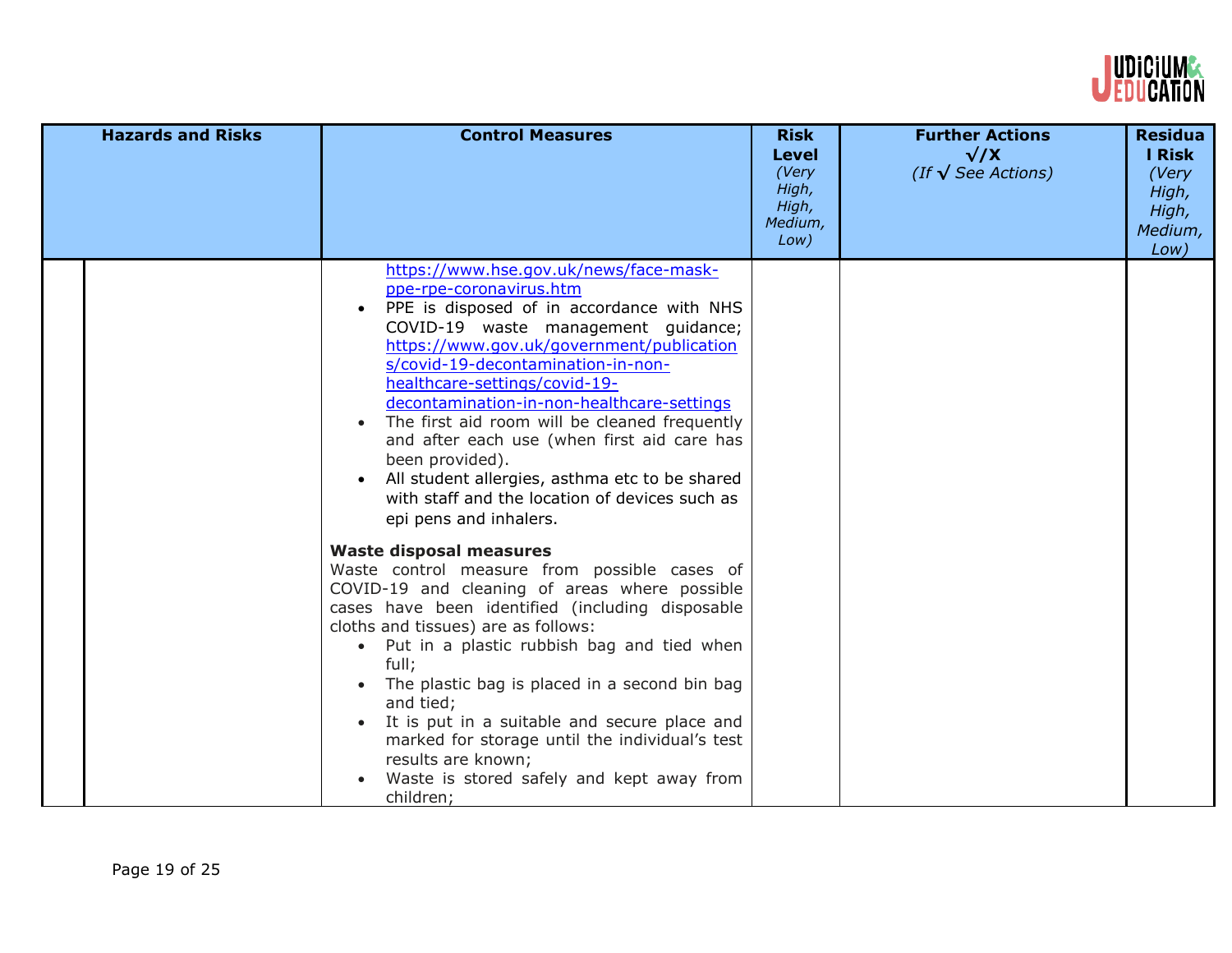

|     | <b>Hazards and Risks</b>                                                                                                                                                                                                                             | <b>Control Measures</b>                                                                                                                                                                                                                                                                                                                                                                                                                                                                                                                                                                                                                                                                                                                                           | <b>Risk</b><br><b>Level</b><br>(Very<br>High,<br>High,<br>Medium,<br>Low) | <b>Further Actions</b><br>$\sqrt{X}$<br>(If $\sqrt{\text{See}$ Actions)                                                                                                                                                                                                                                                                                                              | <b>Residua</b><br>I Risk<br>(Very<br>High,<br>High,<br>Medium,<br>Low) |
|-----|------------------------------------------------------------------------------------------------------------------------------------------------------------------------------------------------------------------------------------------------------|-------------------------------------------------------------------------------------------------------------------------------------------------------------------------------------------------------------------------------------------------------------------------------------------------------------------------------------------------------------------------------------------------------------------------------------------------------------------------------------------------------------------------------------------------------------------------------------------------------------------------------------------------------------------------------------------------------------------------------------------------------------------|---------------------------------------------------------------------------|--------------------------------------------------------------------------------------------------------------------------------------------------------------------------------------------------------------------------------------------------------------------------------------------------------------------------------------------------------------------------------------|------------------------------------------------------------------------|
|     |                                                                                                                                                                                                                                                      | Waste is not put in communal waste areas<br>until negative test results are known or the<br>waste has been stored for at least 72 hours;<br>If the individual tests negative, this can be<br>put in with the normal waste;<br>If the individual tests positive, then waste is<br>stored for at least 72 hours and then put in<br>with the normal waste;<br>If storage for at least 72 hours is not<br>$\bullet$<br>appropriate, a collection as a Category B<br>infectious waste is arranged by either local<br>waste collection authority if they currently<br>collect your waste or otherwise by a<br>specialist clinical waste contractor. They will<br>supply you with orange clinical waste bags<br>for waste bags can be sent for appropriate<br>treatment. |                                                                           |                                                                                                                                                                                                                                                                                                                                                                                      |                                                                        |
| 10. | of<br>Spread/contraction<br>COVID-19 due to lack of<br>social distancing measures<br>for external visitors to the<br>school, including:<br>Parents;<br>Maintenance<br>contractors;<br><b>External Teachers;</b><br>Inspectors;<br>Delivery personnel | Parents are not permitted to enter the<br>school.<br>Parents have been informed to call the<br>school office or email if they have any<br>questions or concerns.<br>If parents need to drop off items for<br>students, they should be left at the school<br>main entrance for staff to collect.<br>The SLT are able to zoom (or other) parents<br>if face to face meetings are required.<br>For those who have to enter the school<br>reception, a screen shield has been installed                                                                                                                                                                                                                                                                               | Medium                                                                    | Letter home to parents will<br>include this detail.<br>Signage around the site will<br>indicate this (as it has since the<br>start of the pandemic).<br>External 2m markings as well as<br>internal 2m markings to be put in<br>place.<br>Receptionist will ask visitors<br>(including deliveries- using the<br>sliding door rather than leaving<br>them outside as per template) to | Low                                                                    |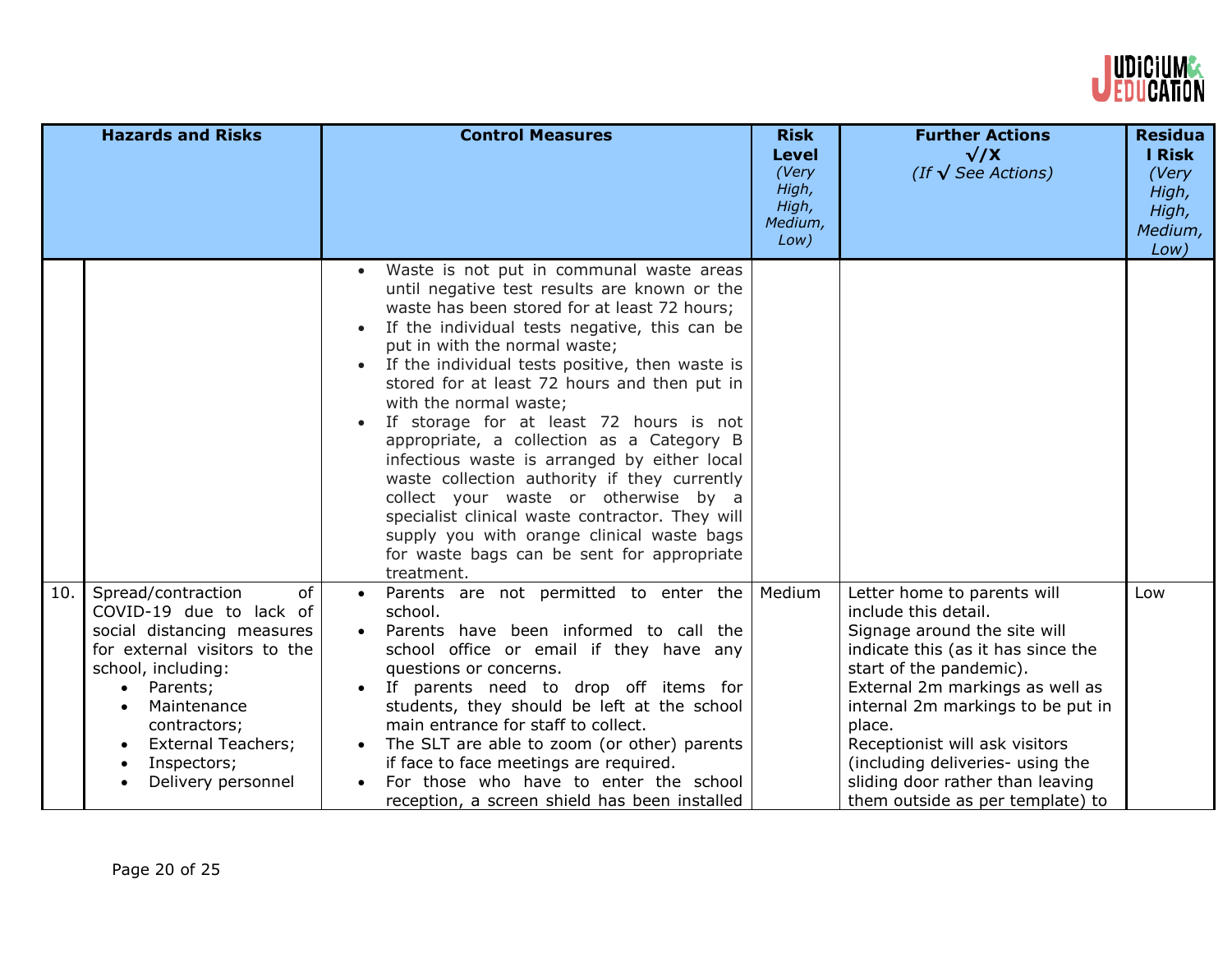

| <b>Hazards and Risks</b> | <b>Control Measures</b>                                                                                                                                                                                                                                                                                                                                                                                                                                                                                                                                                                                                                                                                                                                                                                                                                                                                                                                                                                                                                                                                                                                                                  | <b>Risk</b><br><b>Level</b><br>(Very<br>High,<br>High,<br>Medium,<br>Low) | <b>Further Actions</b><br>$\sqrt{X}$<br>(If $\sqrt{\text{See}$ Actions)                                                                                                                                                                                                                                                                                                                                                                                                                                                                                                                                                                                                                                                                                                                                 | <b>Residua</b><br><b>I Risk</b><br>(Very<br>High,<br>High,<br>Medium,<br>Low) |
|--------------------------|--------------------------------------------------------------------------------------------------------------------------------------------------------------------------------------------------------------------------------------------------------------------------------------------------------------------------------------------------------------------------------------------------------------------------------------------------------------------------------------------------------------------------------------------------------------------------------------------------------------------------------------------------------------------------------------------------------------------------------------------------------------------------------------------------------------------------------------------------------------------------------------------------------------------------------------------------------------------------------------------------------------------------------------------------------------------------------------------------------------------------------------------------------------------------|---------------------------------------------------------------------------|---------------------------------------------------------------------------------------------------------------------------------------------------------------------------------------------------------------------------------------------------------------------------------------------------------------------------------------------------------------------------------------------------------------------------------------------------------------------------------------------------------------------------------------------------------------------------------------------------------------------------------------------------------------------------------------------------------------------------------------------------------------------------------------------------------|-------------------------------------------------------------------------------|
|                          | to reduce the risk to school staff.<br>Markings have been added to the floor<br>asking visitors to stay back at least 2m from<br>the reception desk.<br>Vistors:<br>• Any visitors directed to use hand sanitizer as<br>they enter the building.<br>They will only be permitted into the school if<br>they have an appointment.<br>They will only be permitted at their<br>designated time and will be asked to wait<br>outside of the school building until their<br>school contact is available.<br>The school contact is required to attend<br>$\bullet$<br>reception in good time to meet their visitor.<br>Meetings with visitors will be via video<br>conference or phone where possible.<br>If not possible social distancing measures will<br>be adhered to at all times.<br>Face to face meetings in small room or<br>within 2m are not permitted.<br>Premises' contractors will be managed in<br>accordance with a separate premises<br>maintenance risk assessment written<br>specifically for this time.<br>Deliveries will be accepted at designated<br>times only.<br>Delivered items will be left outside of the<br>school building for staff to collect. |                                                                           | wait in the airlock until reception<br>is clear for them to enter.<br>Frequent cleaning of touch points<br>in reception and at kitchen door/<br>freezers, including door pads and<br>handles throughout the day.<br>Receptionist, facilities and<br>catering staff to be asked to use<br>disposable gloves to handle<br>delivery items/post.<br>Kitchen door locked from the<br>inside to stop unexpected access<br>2m line marked on floor and<br>signage to indicate no entry, use<br>call button and stand behind lines<br>Kitchen staff won't sign delivery<br>paperwork to avoid touching<br>surfaces<br>Kitchen staff wearing PPE<br>Deliveries left outside rather than<br>being brought into the kitchen<br>Main suppliers informed of<br>enhanced procedures in place to<br>avoid virus spread |                                                                               |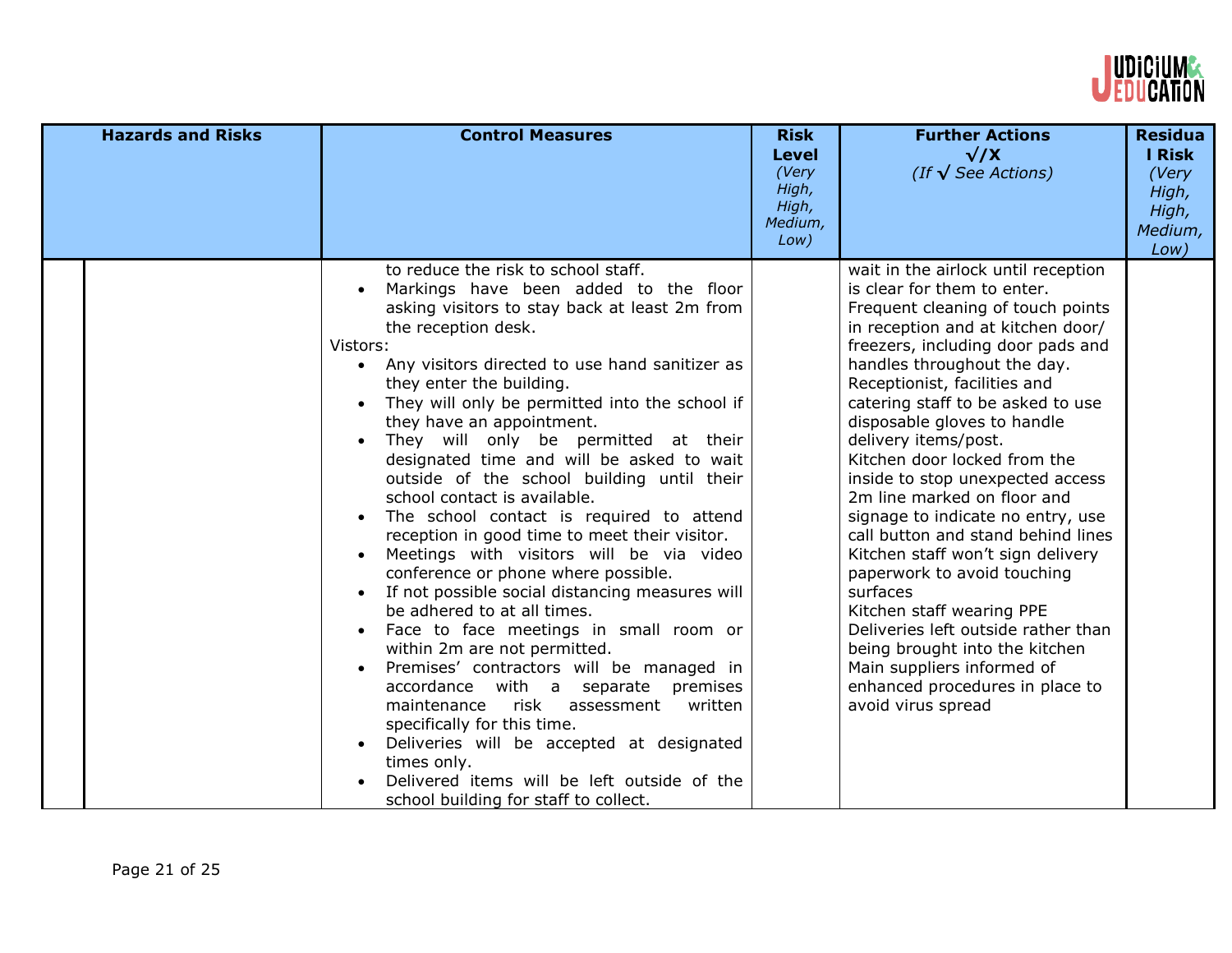

|     | <b>Hazards and Risks</b>                                                                                                          | <b>Control Measures</b>                                                                                                                                                                                                                                                                                                                                | <b>Risk</b><br><b>Level</b><br>(Very<br>High,<br>High,<br>Medium,<br>Low) | <b>Further Actions</b><br>$\sqrt{X}$<br>(If $\sqrt{\text{See}$ Actions)                                                                                                                                                                                                                                                                                                                                                                                | <b>Residua</b><br><b>I Risk</b><br>(Very<br>High,<br>High,<br>Medium,<br>Low) |
|-----|-----------------------------------------------------------------------------------------------------------------------------------|--------------------------------------------------------------------------------------------------------------------------------------------------------------------------------------------------------------------------------------------------------------------------------------------------------------------------------------------------------|---------------------------------------------------------------------------|--------------------------------------------------------------------------------------------------------------------------------------------------------------------------------------------------------------------------------------------------------------------------------------------------------------------------------------------------------------------------------------------------------------------------------------------------------|-------------------------------------------------------------------------------|
|     |                                                                                                                                   |                                                                                                                                                                                                                                                                                                                                                        |                                                                           |                                                                                                                                                                                                                                                                                                                                                                                                                                                        |                                                                               |
| 11. | Spread/contraction<br>of<br>COVID-19 due to lack of<br>social distancing measures.<br>This includes unsuitable use<br>of toilets. | One in one out management of toilets is in<br>$\bullet$<br>place for all toilets - including communal<br>student toilets.<br>Toilet use protocols are managed by<br>Teachers if located adjacent to classrooms.<br>Student use of toilets is managed by staff<br>and communicated to students.<br>Toilets are cleaned throughout the day.<br>$\bullet$ | Low                                                                       | Letter to parents will encourage<br>Y10/12 students to go before<br>leaving for school.<br>Different toilets<br>allocated<br>to<br>different groups- and an agreed<br>scheduled window for each group<br>to use them; regulated by staff.<br>If staff member walks in and finds<br>cubicle<br>occupied,<br>leaves<br>a<br>immediately.<br>Addressed in the briefing for staff.<br>Doors wedged to communal toilet<br>areas, to prevent handling doors. | Low                                                                           |
| 12. | Lack of staffing/insufficient<br>staff ratios                                                                                     | Adequate ratio of staff to children will be<br>$\bullet$<br>maintained and is assessed on a daily basis,<br>based on potential staff illness or self-<br>isolation;<br>Children are suitably supervised at all times.                                                                                                                                  | Low                                                                       | Ongoing review of provision<br>based on uptake and survey.<br>Staff audit already undertaken to<br>establish availability.<br>Arrangements under constant<br>review and will not remain open<br>to all groups if adequate staffing<br>cannot be provided.                                                                                                                                                                                              | Low                                                                           |
| 13. | Lack of suitable premises<br>management                                                                                           | The school adheres to the government<br>guidance on managing buildings that are<br>partially open;<br>The school has applied the series of guidance<br>$\bullet$<br>documents and advice sent out by Judicium<br>regarding continued premises management                                                                                               | Low                                                                       | All necessary building checks<br>have been maintained whilst the<br>Academy has been in partial<br>closure and these will continue as<br>more students and staff are<br>readmitted.                                                                                                                                                                                                                                                                    | Low                                                                           |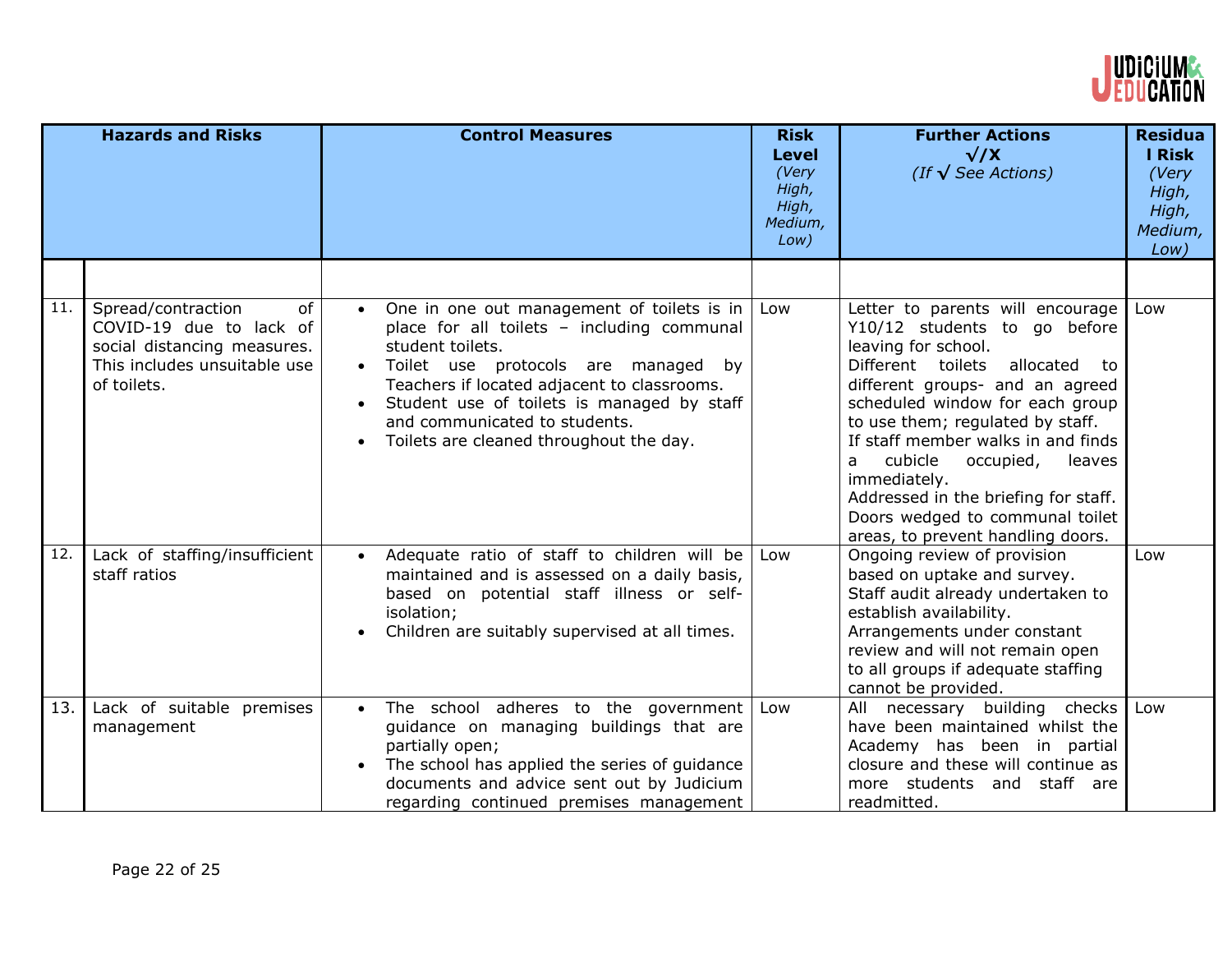

|     | <b>Hazards and Risks</b>                                                                                                          | <b>Control Measures</b>                                                                                                                                                                                                                                                                                                                                                                                                                                                                                                                                                                                                                                                          | <b>Risk</b><br><b>Level</b><br>(Very<br>High,<br>High,<br>Medium,<br>Low) | <b>Further Actions</b><br>$\sqrt{X}$<br>(If $\sqrt{\text{See}$ Actions)                                                                                                                                                                                                                                                                                                                                                                                 | <b>Residua</b><br><b>I Risk</b><br>(Very<br>High,<br>High,<br>Medium,<br>Low) |
|-----|-----------------------------------------------------------------------------------------------------------------------------------|----------------------------------------------------------------------------------------------------------------------------------------------------------------------------------------------------------------------------------------------------------------------------------------------------------------------------------------------------------------------------------------------------------------------------------------------------------------------------------------------------------------------------------------------------------------------------------------------------------------------------------------------------------------------------------|---------------------------------------------------------------------------|---------------------------------------------------------------------------------------------------------------------------------------------------------------------------------------------------------------------------------------------------------------------------------------------------------------------------------------------------------------------------------------------------------------------------------------------------------|-------------------------------------------------------------------------------|
|     |                                                                                                                                   | at this time;<br>Premises staff levels are maintained and<br>suitable for the use of the building;<br>Appropriate cleaning and premises staffing<br>levels are in place;<br>Waste removal and enhanced<br>cleaning<br>programs are in place for the potential<br>coronavirus contaminated waste;<br>Contingency in place for sudden premises<br>$\bullet$<br>staff absence;<br>The guidance provided in Judicium Education<br>$\bullet$<br>Newsletters 'Managing School Premises<br>during COVID-19 outbreak', a six part series<br>of guidance documents (in the form of<br>newsletters) and a 'Managing Premises<br>Functions' separate risk assessment has<br>been completed. |                                                                           | Appropriate<br>premises<br>and<br>cleaning staff levels have been<br>maintained and will continue as<br>suitable for the use of the<br>building.<br>Waste removal and enhanced<br>cleaning programs are in place for<br>potential<br>the<br>coronavirus<br>contaminated waste.<br>Contingency arrangements<br>in.<br>place for sudden premises staff<br>absence.<br>Site management meetings and<br>walk-throughs with SLT and ESF<br>maintenance team. |                                                                               |
| 14. | Hazardous<br>substance<br>unsuitable<br>management,<br>COSHH management and<br>use of chemicals leading to<br>ill-health or fire. | · Suitable storage and<br>of <sub>1</sub><br>management<br>flammable hand sanitizer is in place;<br>All chemicals used for the cleaning of school<br>buildings and equipment is COSHH assessed<br>and managed appropriately;<br>Material safety data sheets are held for all<br>$\bullet$<br>chemicals and readily available to all staff;<br>All cleaning chemicals are stored safely and<br>$\bullet$<br>securely in accordance with requirements;<br>COSHH safety training has been completed<br>$\bullet$<br>by all those using chemicals for cleaning;                                                                                                                      | Low                                                                       | All in place already as part of<br>standard operating procedures.<br>Additional PPE ordered.                                                                                                                                                                                                                                                                                                                                                            | Low                                                                           |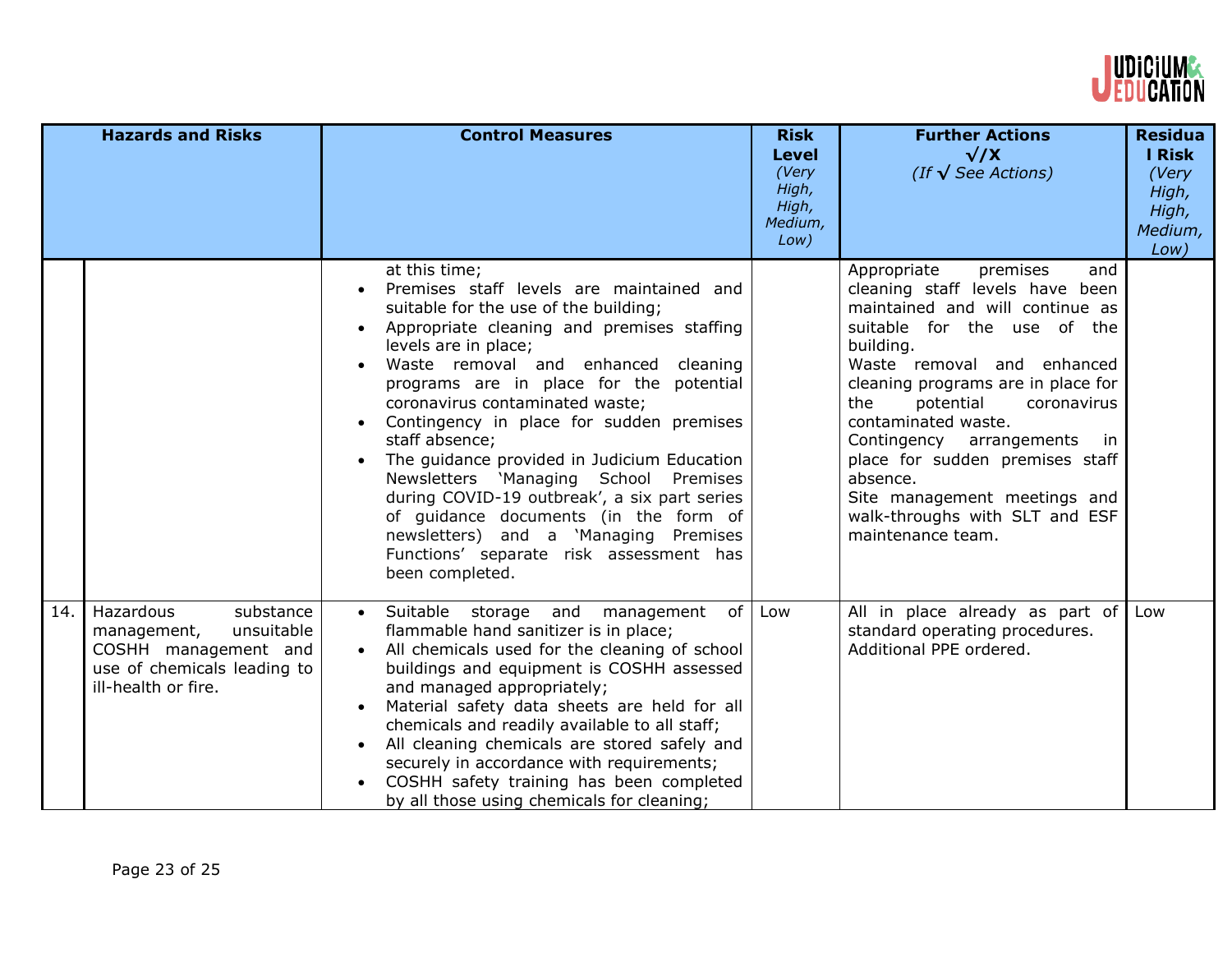

|     | <b>Hazards and Risks</b>                                                                                                                                                                                                     | <b>Control Measures</b>                                                                                                                                                                                                                                                                                                                                                                                                                                                                                                                                             | <b>Risk</b><br>Level<br>(Very<br>High,<br>High,<br>Medium,<br>Low) | <b>Further Actions</b><br>$\sqrt{X}$<br>(If $\sqrt{\text{See}$ Actions)                                                                                                                                                                                                                          | <b>Residua</b><br>I Risk<br>(Very<br>High,<br>High,<br>Medium,<br>Low) |
|-----|------------------------------------------------------------------------------------------------------------------------------------------------------------------------------------------------------------------------------|---------------------------------------------------------------------------------------------------------------------------------------------------------------------------------------------------------------------------------------------------------------------------------------------------------------------------------------------------------------------------------------------------------------------------------------------------------------------------------------------------------------------------------------------------------------------|--------------------------------------------------------------------|--------------------------------------------------------------------------------------------------------------------------------------------------------------------------------------------------------------------------------------------------------------------------------------------------|------------------------------------------------------------------------|
|     |                                                                                                                                                                                                                              | Appropriate PPE is available for all cleaning<br>including suitable PPE for cleaning of<br>potential coronavirus contaminated rooms or<br>equipment.                                                                                                                                                                                                                                                                                                                                                                                                                |                                                                    |                                                                                                                                                                                                                                                                                                  |                                                                        |
| 15. | evacuation<br><b>Fire</b><br>and<br>being<br>procedures<br>inadequate at this time due<br>lack of trained fire<br>to<br>wardens or occupants being<br>spread around the building<br>without suitable procedures<br>in place. | Evacuation plans including the following have<br>$\bullet$<br>been reviewed:<br>> Safe assembly of occupants following<br>social distancing requirements- usual<br>room evacuation routes, assemble on<br>the MUGA/astro with social distancing<br>applied;<br>Safe exit via the nearest fire exit;<br>Due to limited occupancy, fire risk<br>⋗<br>reduced anyway; but will also use<br>standard procedures;<br>Due to reduced numbers use of the<br>school is kept to specific areas.<br>All other fire system testing and maintenance<br>has continued as normal. | Low                                                                | Process to operate as with<br>historical practice (use exit routes<br>as appropriate for each room).<br>All students to gather on the<br>MUGA rather than on the tennis<br>courts.<br>Staff to ensure social distancing<br>on exiting/re-entry, and in lines.<br>Groups of 8 make this possible. | Low                                                                    |

| <b>ACTION PLAN</b><br>(Additional Control Measures Required/Recommended Actions) |                            |  |
|----------------------------------------------------------------------------------|----------------------------|--|
| <b>Hazards and Risks</b>                                                         | <b>Recommended Actions</b> |  |